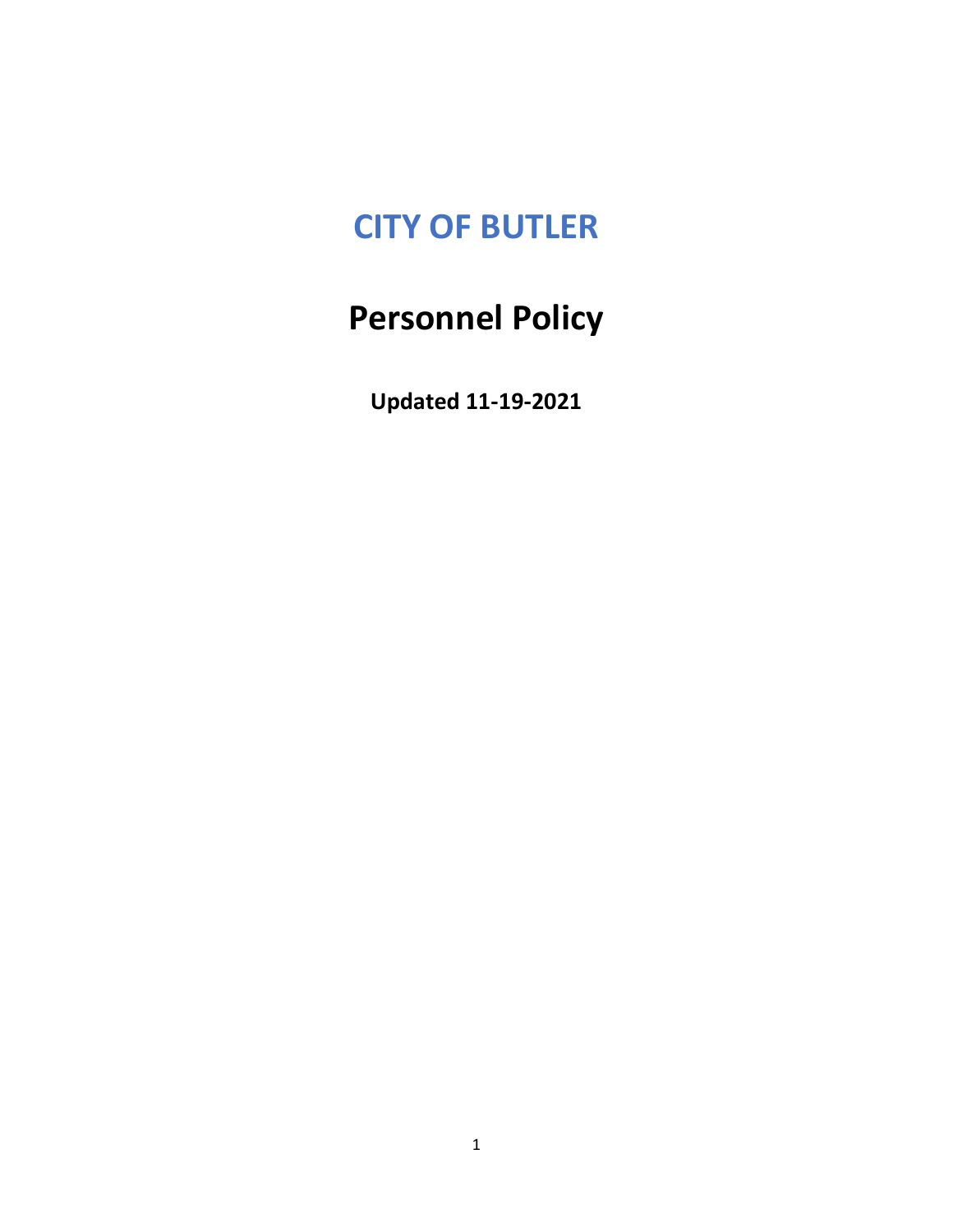## **TABLE OF CONTENTS**

| Section 1         | <b>General Provisions</b>                             | pg. 3  |
|-------------------|-------------------------------------------------------|--------|
| <b>Section 2</b>  | <b>Employment at Will</b>                             | pg. 3  |
| <b>Section 3</b>  | <b>Personnel Committee</b>                            | pg. 4  |
| <b>Section 4</b>  | <b>Definitions</b>                                    | pg. 4  |
| <b>Section 5</b>  | <b>Open door Policy</b>                               | pg. 5  |
| Section 6         | <b>Unlawful Harassment</b>                            | pg. 5  |
| <b>Section 7</b>  | <b>Religious Discrimination</b>                       | pg. 6  |
| <b>Section 8</b>  | <b>Employee Benefits</b>                              | pg. 6  |
| <b>Section 9</b>  | <b>Appointments/Promotions</b>                        | pg. 19 |
| Section 10        | <b>Hours of Work, Overtime and Attendance Records</b> | pg. 20 |
| Section 11        | <b>Separations/Layoffs</b>                            | pg. 21 |
| <b>Section 12</b> | <b>Medical Marijuana</b>                              | pg. 21 |
| Section 13        | <b>Conduct, Discipline, Disciplinary Steps</b>        | pg. 22 |
| Section 14        | <b>Political Activities</b>                           | pg. 25 |
| Section 15        | <b>Outside Employment</b>                             | pg. 25 |
| Section 16        | Use of Personal Vehicles/CDL Licenses                 | pg. 25 |
| Section 17        | <b>Post-Accident Testing</b>                          | pg. 26 |
| <b>Section 18</b> | <b>Past Ordinances Repealed</b>                       | pg. 26 |
| Section 19        | <b>Validity of Ordinance</b>                          | pg. 26 |
| <b>Section 20</b> | <b>Victims of Domestic and Sexual Violence Leave</b>  | pg. 26 |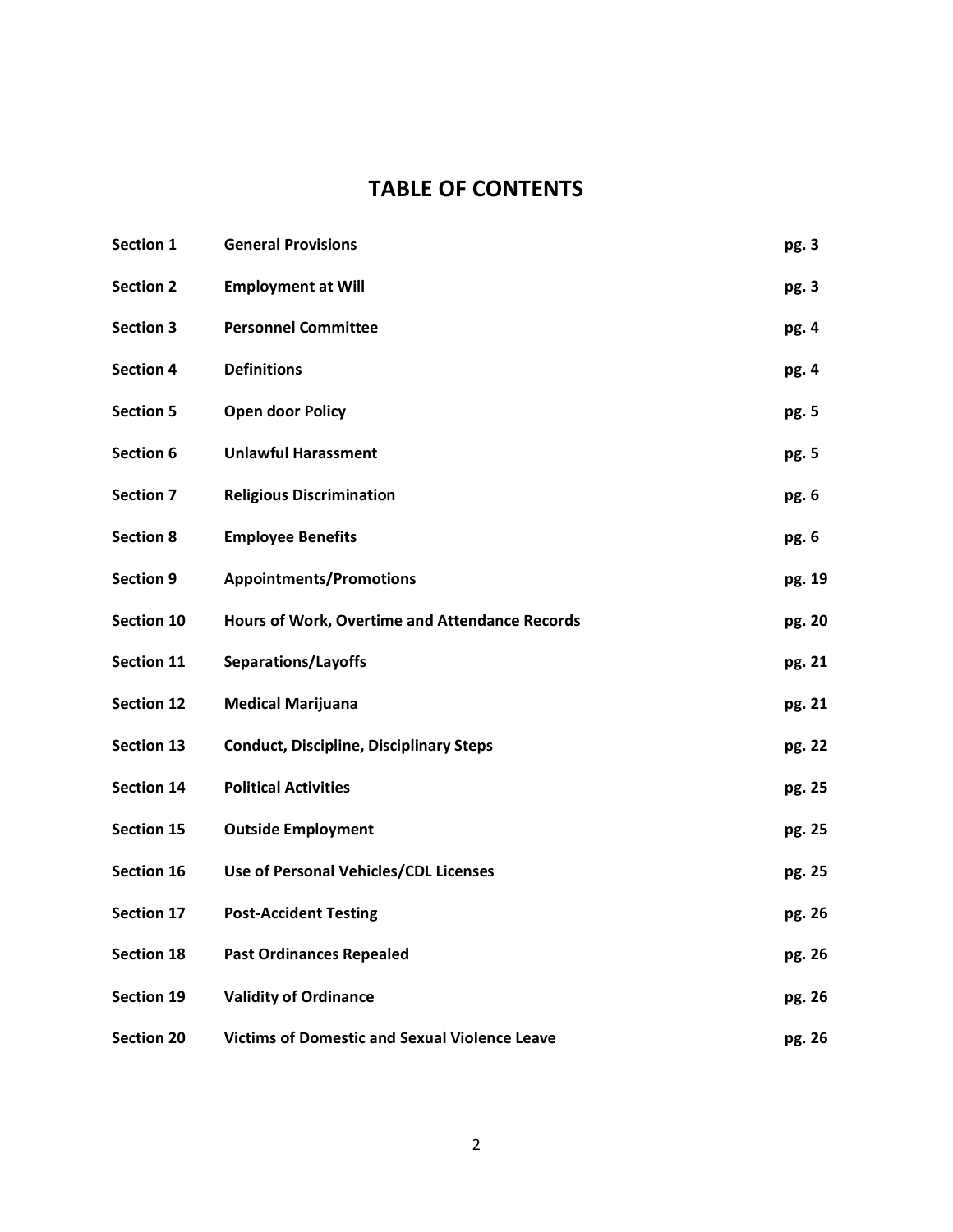## **PERSONNEL POLICY**

## **Ordinance No. 839 Adopted 06-20-2006**

## **Section 1. General Provisions**

A. Purpose. The purpose of this division is to establish policies, procedures, rules and regulations for employees of the City to follow in their employment relationship with the City.

B. Amendments/revisions. The City Administrator may recommend amendment or revision of this division to the City Council personnel committee or by the personnel committee to the City Council. Amendments/revisions shall become effective upon adoption by the City Council.

C. Department rules and regulations. Nothing in this division shall be construed as limiting the authority of supervisors to formulate and enforce department rules and regulations, however, department rules and regulations shall not conflict with provisions of this division.

D. Administration. The City Administrator shall be responsible for the administration of this division.

E. Equal opportunity. The City is committed to equality of opportunity without discrimination on the basis of race, religion, color, creed, gender, age, physical or other disability, ancestry, national origin, or any other legally prohibited factor.

### **Section 2. Employment at Will**

Except for police officers covered by the police merit system, all employees of the City, including appointed officers, are "employees at will" which means that either the employee or the City may terminate the employment relationship at any time and without cause or justification. No employee has any right to expect continued employment with the City, and thus does not have a property interest in their employment. An employee may acquire rights to continued employment only if the City Council officially votes to approve and adopt a written employment contract for a specific individual.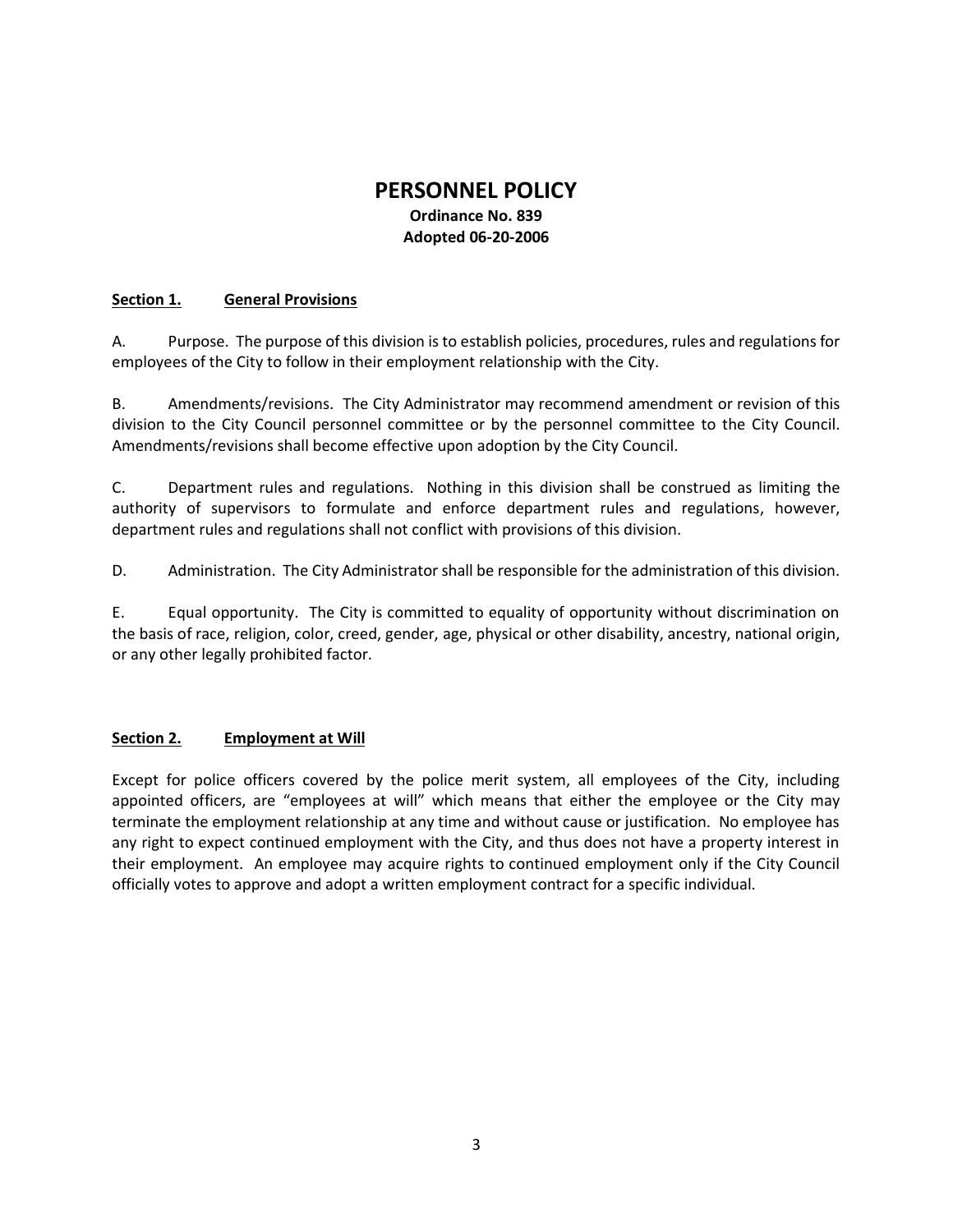## **Section 3. Personnel Committee**

A. The Mayor shall, within 30 days after each general election, appoint four members of the City Council to serve as a Personnel Committee.

B. The duties of the Personnel Committee shall be to act as an advisory body to make recommendations for personnel policies if requested by the Mayor, City council, or City Administrator.

## **Section 4. Definitions**

A. Regular Full-Time Employee. A person employed in a position that requires a "full-time" working schedule of 40 hours per week, 52 weeks per year and is eligible for employee benefits as stipulated in this policy. (Amended November 4, 2008)

B. Regular Part-Time Employee. A person employed in a position that requires a regular working schedule of not less than 20 hours per week, 52 weeks per year and is eligible for partial employee benefits as stipulated in this policy on a prorated basis based on their annual work schedule. (Amended November 4, 2008)

C. Non-Regular Part-Time Employee. A person employed in a position that does not have a regular working schedule on an annual basis. This person may work 40 hours or less for short durations and on an infrequent basis. This position is not eligible for employee benefits. (Amended November 4, 2008)

D. Temporary Employee. A person employed in a position, which requres work less than 52 weeks per year.

E. Seasonal Employee. A temporary employee hired for less than one (1) year and less than 1,500 hours employment.

F. Department Head. A supervisory position defined and established by the City Administrator that directs the work of others.

G. Exempt Employee. An employee the City Determines is not eligible for overtime pay.

H. Overtime Pay. One and one-half times the regular hourly wage rate for non-exempt employees.

I. Work Week. A period beginning at 12:01 am Monday and ending at 12:00 pm midnight Sunday.

J. Probationary Period. A test period during which the performance, attitude and general behavior of a newly hired or promoted employee is more closely observed to determine if the employee is suited for the new position.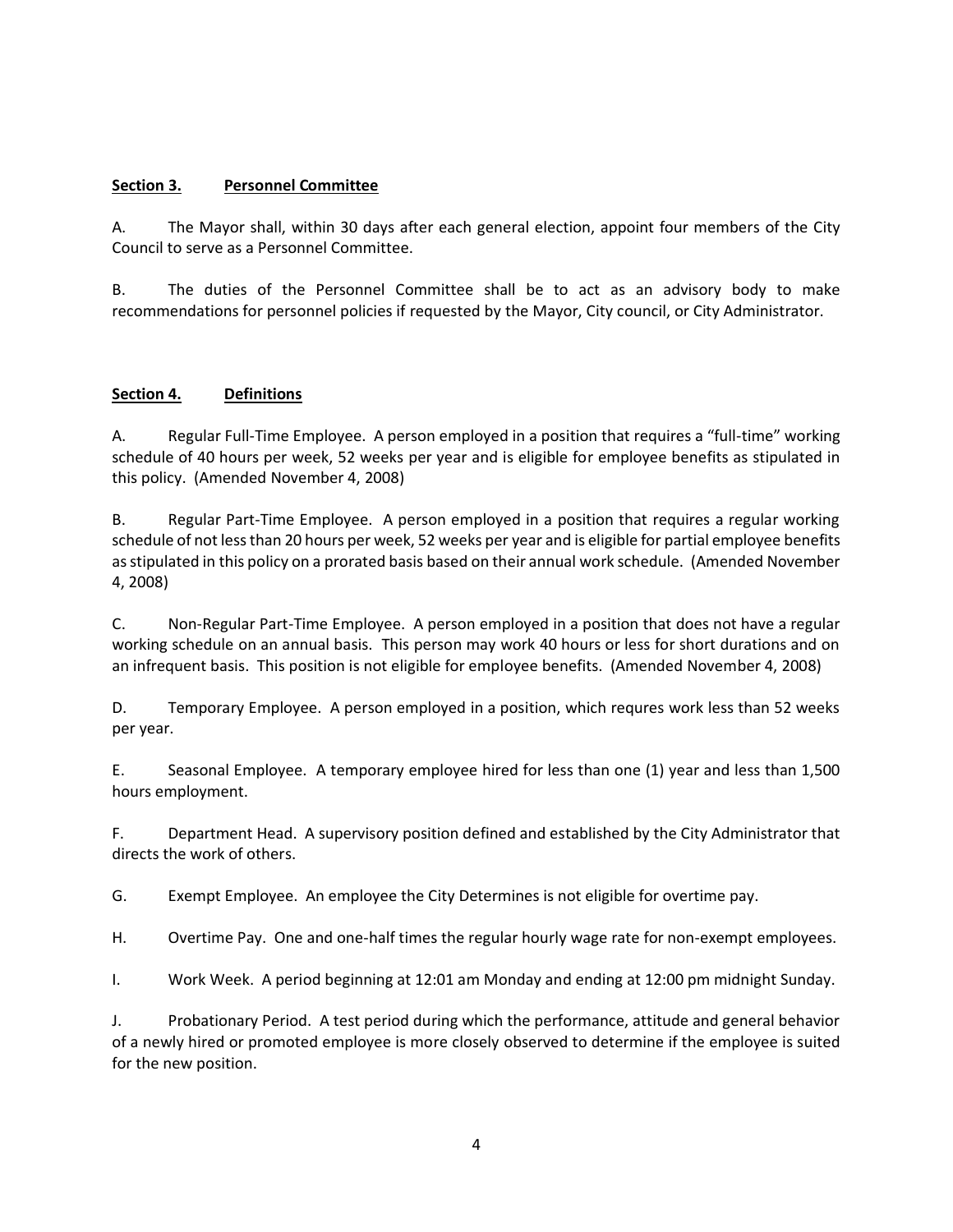K. Leave without Pay. An absence from work which in not charged to compensatory time, sick leave, vacation leave, jury duty, funeral leave, disability leave or military leave.

L. Immediate Family. Spouse, son, daughter, mother, father, sister, brother, grandparents, motherin-law, father-in-law, son-in-law, daughter-in-law, brother-in-law, sister-in-law, spouse's grandparents, grandchildren, stepmother, stepfather, stepbrother, stepsister, stepchild, aunt and uncle.

## **Section 5. Open Door Policy**

The City believes the best way to handle potential problems is quickly and directly. Employees should attempt to resolve questions, concerns or problems informally with their supervisor or Department head. If the employee is not satisfied with the resolution, he or she may bring the matter to the attention of the City Administrator. The City Administrator will make the final decision on any such matter. No employee will be entitled to appeal the City Administrator's decision.

Police Officers and employees represented by a labor union may have other procedural rights.

Employees who report directly to the City Administrator shall be able to approach the City Council and/or Mayor with any problems or issues in accordance with the Chain of Command.

## **Section 6. Unlawful Harassment**

The City is firmly committed to providing a work place free from illegal discrimination or harassment of any kind. Any actions, words, comments, or adverse conduct toward an employee based on race, religion, national origin, age, sex, protected activity (including opposition to discrimination or illegal harassment), or any other unwelcome legally protected factor is strictly prohibited. Violation of this policy will lead to severe disciplinary action, including possible termination.

This prohibition specifically applies to sexual harassment. Although it is difficult to define, sexual harassment can include unwelcome sexual advances, requests for sexual favors, touching, comments or jokes of a sexual nature, and any other verbal or physical conduct of a sexual nature. Sexual harassment also may include intimidating or hostile conduct toward an employee because of the employee's gender.

Any employee who is aware of sexual or other illegal harassment of any employee should immediately report the matter in writing to th3e City Administrator, or if the City Administrator is involved in the harassment, to the Mayor. If both the City Administrator and Mayor are involved in the harassment, a written complaint should be filed with the Personnel Committee. The City will promptly, thoroughly, and impartially investigate the complaint, and take any action necessary to correct the problem.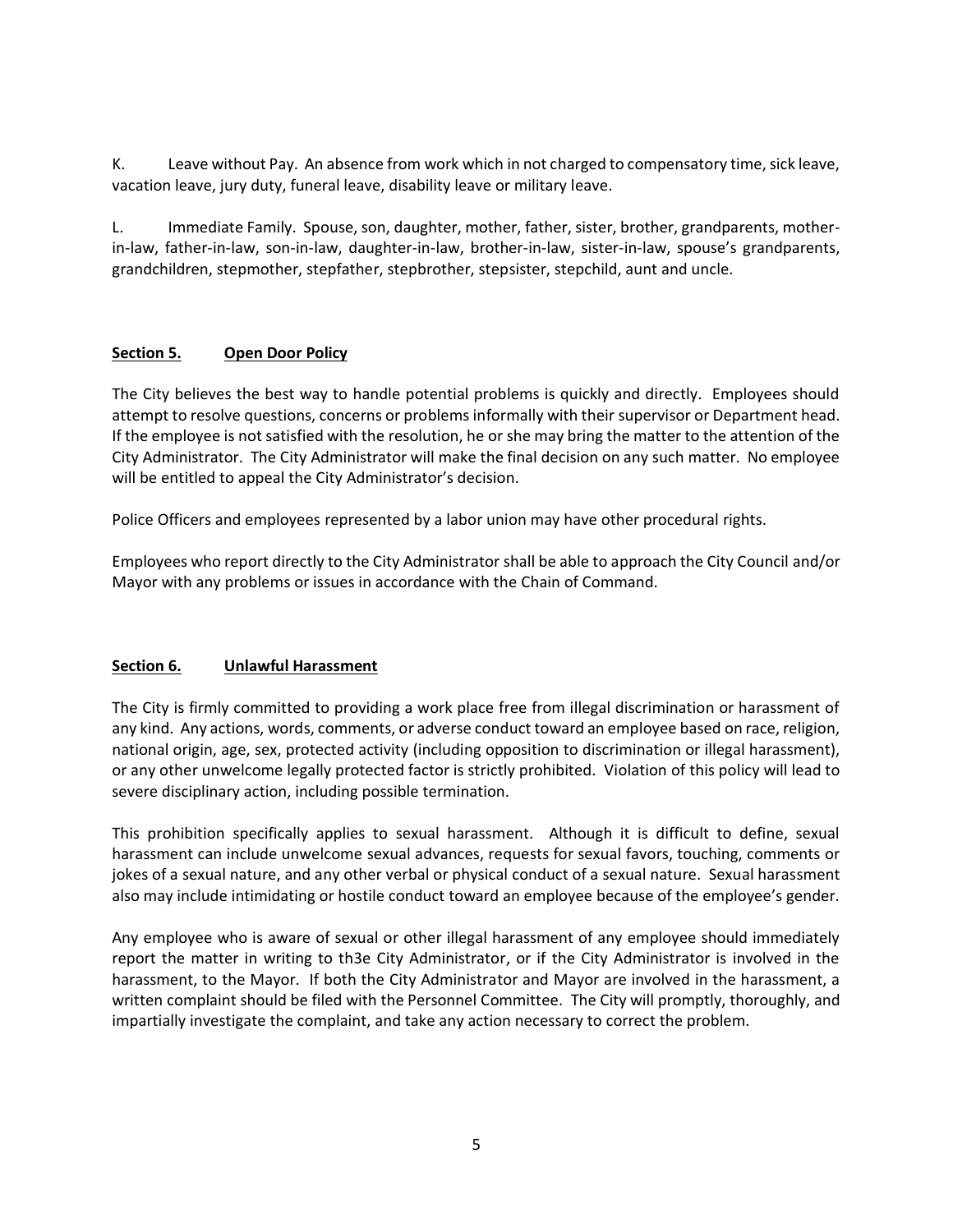The complaint will be kept as confidential as possible, although it may be necessary to disclose some information during the resulting investigation. Employees also should report harassment by nonemployees, including vendors, suppliers, customers, and citizens.

Without minimizing the importance of this policy, employees should understand that not all violations of the policy would warrant immediate termination. It is also possible that even a thorough investigation may not clearly establish a violation. Nonetheless, it is critical that employees promptly report any harassment so the City can stop it.

## **Section 7. Religious Discrimination**

Federal and state laws prohibit discrimination or harassment on the basis of religion, religious beliefs, or views concerning religion. The United States Constitution expressly prohibits establishment (or endorsement) of religion by a governmental entity. It is critical that there be a clear division between religion and employment policies and practices. The City's Personnel Policies reflect these mandates by requiring all employment decisions to be based on merit, not religious views.

The federal Equal Employment Opportunity Commission has determined that employers must protect their employees from harassment or intimidation on the basis of religious beliefs or practices. Pursuant to federal law, a person holding supervisory authority over an employee may not, explicitly or implicitly, insist that any employee participate in religious activities or hold religious beliefs as a condition of continued employment, promotion, job assignments, or any other aspect of employment. A supervisor preaching religion or proselytizing to employees on the job, requiring attendance at devotional services at work, or singling out an employee for unpleasant tasks because the supervisor disagreed with the employee's religious beliefs all have been deemed to violate federal law. Obviously, it would be illegal to fire an employee for differences in religious views.

Employees are free to hold any religious belief, and during non-working time are free to practice (or not practice) any religious observance. The City also will accommodate employees' religious beliefs to the extent possible. During working time, however, the City of Butler will not tolerate any adverse treatment or harassment of employees on the basis of religion.

## **Section 8. Employee Benefits**

The City attempts to provide a competitive package of fringe benefits for its employees. Although the City may add to, modify or cancel benefits at its sole discretion, at the time this ordinance was enacted the City offered the following benefits. This applies to Regular Fill-time Employee and Regular Part-Time Employee as defined in Section 4. Definitions. (Amended November 4, 2008)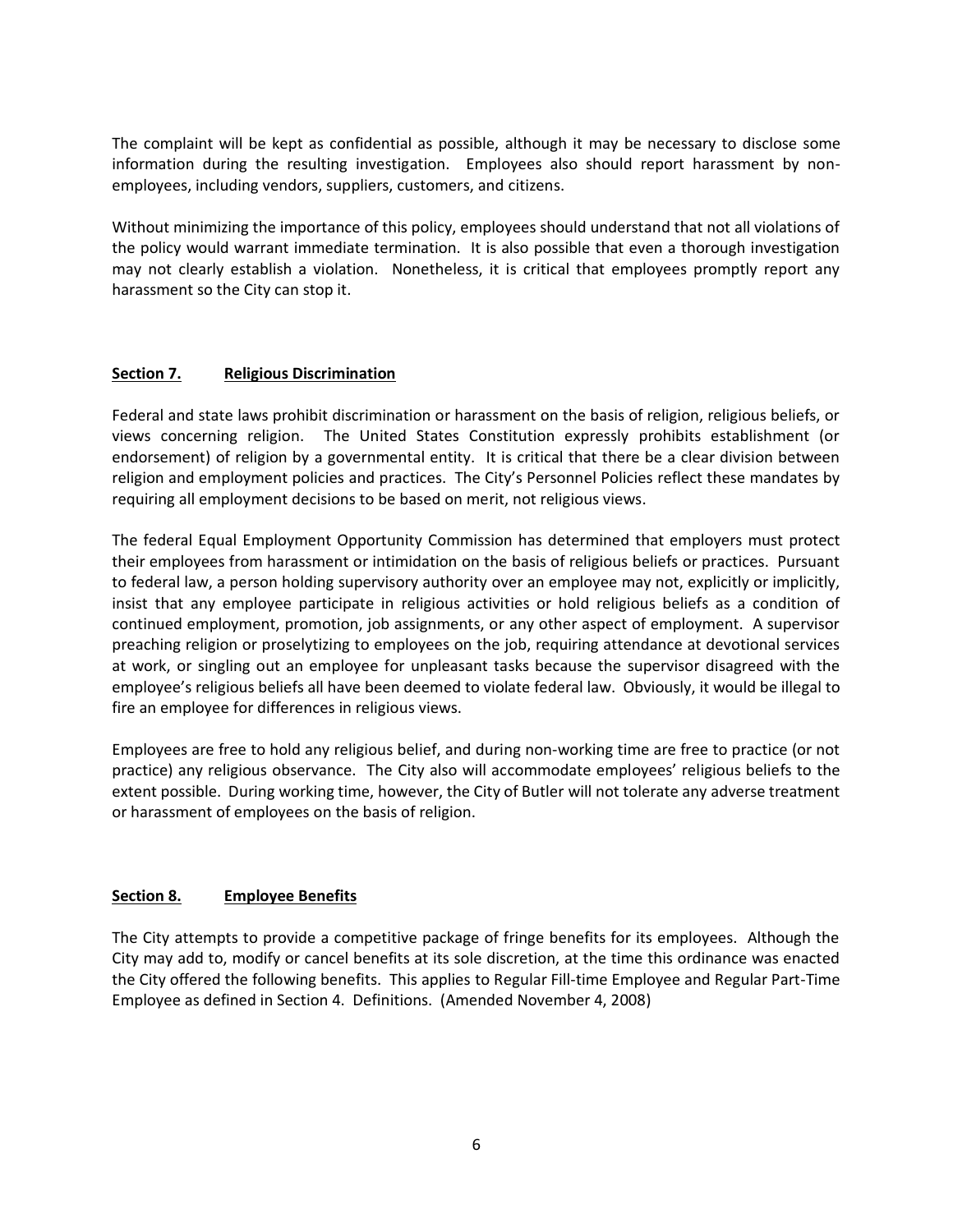A. Health/Dental/Vision/Life Insurance. Regular employees may participate in the group health, dental, vision, and life insurance program selected by the City Council. The City Council will annually approve an amount that the City will pay on the insurance premiums charged for coverage of the employee. The employee shall pay the premium for dependent coverage.

B. Holidays. The following days will be recognized as paid holidays: New Year's Day, Martin Luther King Day, President's Day, Memorial Day, Juneteenth, Independence Day, Labor Day, Columbus Day, Veteran's Day, Thanksgiving Day, Friday after Thanksgiving, Christmas Eve and Christmas Day.

1. If such holiday occurs on a Saturday, the holiday shall be observed on the Friday preceding the holiday. If such holiday occurs on a Sunday, it shall be observed on the Monday following the holiday. If Christmas Eve is a Sunday and Christmas is on a Monday, the City shall observe the Friday preceding as a holiday.

2. Regular employees required to work on the actual day of a holiday (not the observed day) shall receive eight (8) hours of holiday pay at their regular rate of pay plus their applicable rate for all hours worked on the holiday. In lieu of receiving holiday pay for a holiday worked, an employee may elect to "bank" the holiday and receive it as an extra vacation day to be scheduled and paid pursuant to the vacation leave provision below. The number of "banked" hours must be taken before the succeeding April  $1^{st}$ . Any banked hours not taken as of April  $1^{st}$  will be paid during the pay period in which April  $1<sup>st</sup>$  occurs.

- C. Vacation Leave. Regular employees accrue vacation from the date of hire.
	- Regular employees earn forty (40) hours of vacation time after the completion of their first six (6) months of service.
	- Regular employees earn eighty (80) ours of vacation time after the completion of their first full year of service.
	- The 80 hour per year rate continues through the completion of a regular employee's fifth (5<sup>th</sup>) full year of service.
	- Regular employees earn eighty-eight (88) hours of vacation time after the completion of their sixth  $(6<sup>th</sup>)$  full year of service.
	- Regular employees earn ninety-six (96) hours of vacation time after the completion of their seventh  $(7<sup>th</sup>)$  full year of service.
	- Regular employees earn one hundred four (104) hours of vacation time after the completion of their eighth  $(8<sup>th</sup>)$  full year of service.
	- Regular employees earn one hundred twelve (112) hours of vacation time after the completion of their ninth  $(9<sup>th</sup>)$  full year of service.
	- Regular employees earn one hundred twenty (120) hours of vacation time after the completion of the employee's tenth  $(10<sup>th</sup>)$  full year of service.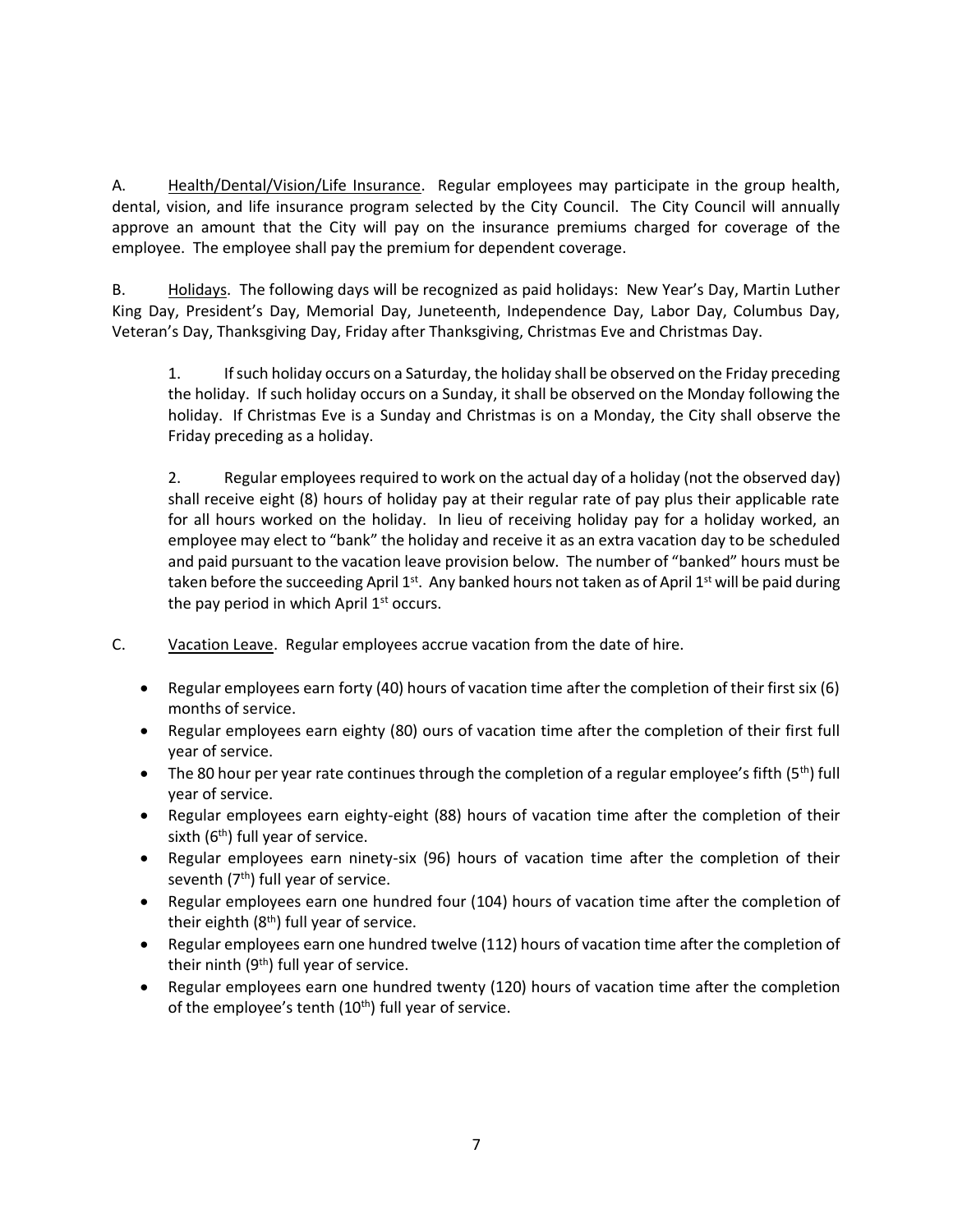- The 120 hour per year rate continues through the completion of a regular employee's fourteenth  $(14<sup>th</sup>)$  full year of service.
- Regular employees earn one hundred sixty (160) hours of vacation time after completion of their fifteenth  $(15<sup>th</sup>)$  full year of service.
- The 160 hour per year rate continues through the completion of a regular employee's twentyfourth (24th) full year of service.
- After the completion of the twenty-fifth  $(25<sup>th</sup>)$  full year of service and for each full year of service thereafter, a regular employee earns two hundred (200) hours of vacation time.
- Employees shall be rewarded for years of service to the City. After 10 years of service the employee shall receive one additional day of vacation leave. After 20 years of service the employee shall receive another additional day (2 total in addition to standard time). After thirty years of service the employee shall receive one additional day (3 total in addition to standard time.

Regardless of the rate at which employees accrue vacation leave, only one hundred sixty (160) hours may be carried over from one year to the next (any additional balance is forfeited).

Accrued vacation time may be compensated when employment as a full-time, regular employee ceases. However, any amounts owed the City at the time of termination may be deducted from the accrued vacation.

Vacations must be scheduled and approved by Department Heads. Department Heads shall schedule vacations in accordance with operating requirements of the department and seniority of employees. Prior employment with the City shall not be used to compute vacation days earned unless approved by the City Administrator.

Employees shall not earn vacation during leave without pay. Employees who become regular employees prior to the sixteenth (16<sup>th</sup>) day of the month or cease employment subsequent to the fifteenth (15<sup>th</sup>) day of the month, shall receive vacation credit from the beginning of the month.

Employees may use vacation leave for any reason, including illness, injury or disability.

D. Sick leave. Regular employees earn one day of sick leave per month. Each year on January 1, sick leave accrued in excess of 120 days (960) hours) shall be converted to regular paid time at the rate of five hours sick leave for one hour of regular pay. Each year as of January 1, employees will be notified of the amount of their accrued sick leave balance, and shall have the option of converting sick leave accrued in excess of 60 days into regular paid time at the rate of five hours sick leave for one-hour regular pay. Employees electing to convert sick leave to regular pay must retain a sick leave balance of 60, 72, 84, 96, 108, or 120 days.

Sick leave may be taken for personal illness or physical incapacity, quarantine ordered by a physician, or for up to three days due to illness or injury to spouse or children. Sick leave may never be taken in advance of earning the time.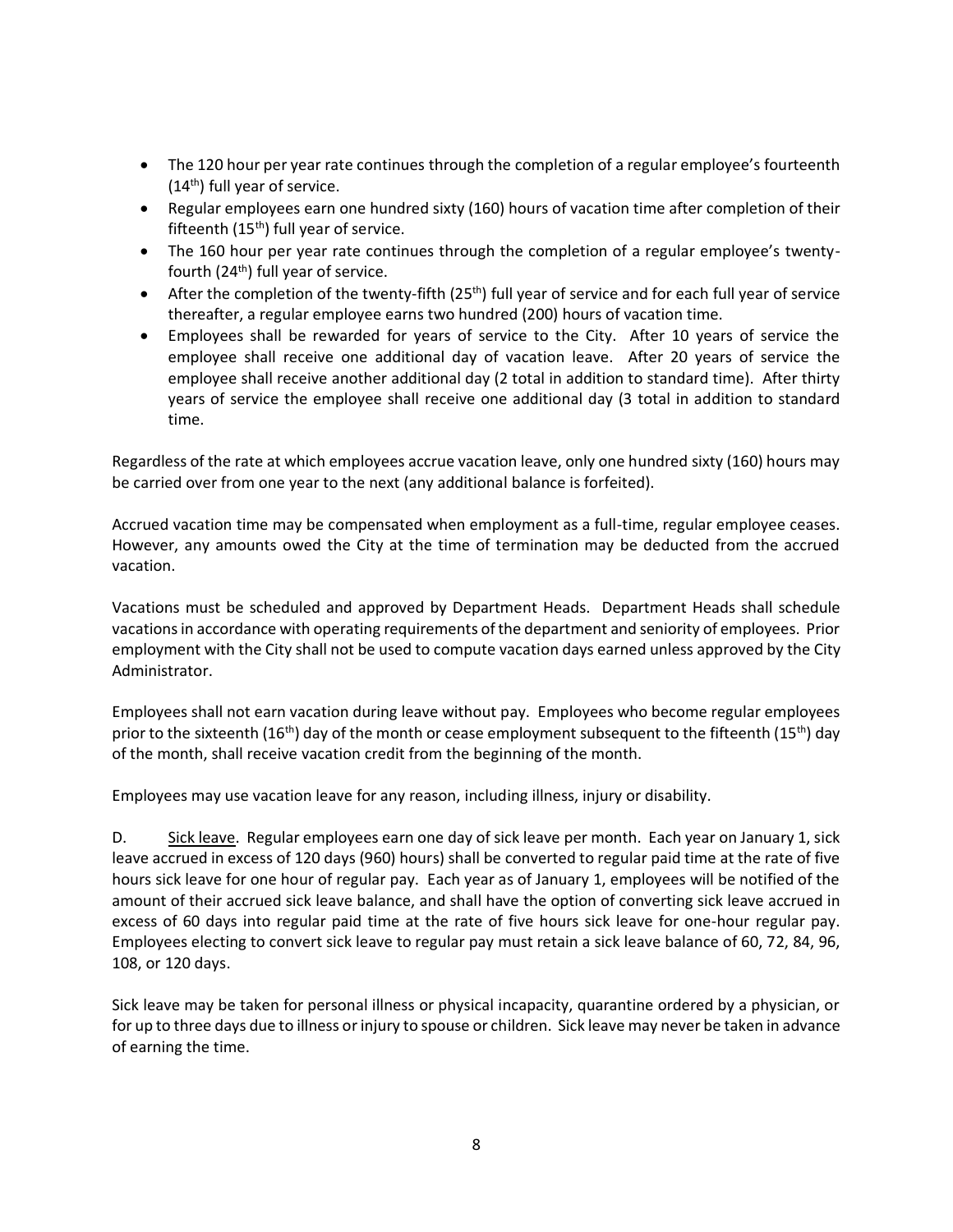To be eligible for sick leave, the reason for the leave must be reported to the employee's supervisor before the workday begins. Department heads or the City Administrator may require a physician's statement certifying the employee's, spouse's, or children's illness. Sick leave may be used during the last wo weeks of employment only upon submission of a physician's statement, acceptable to the City Administrator in his sole discretion, certifying the employee's illness. Unused sick leave will not be compensated for in any way when employment ends. Absences in excess of the sick leave accrued shall be charged to vacation leave or leave without pay at the employee's choice. Abuse of sick leave may result in appropriate discipline up to and including discharge. Repeated or routine use of sick leave without a physician's statement may be construed to be abuse.

Sick Leave During Vacation: Regular employees may use accumulated sick leave credit for illness or injury while on authorized vacation leave, provided such use of sick leave credit would be warranted if the employee were not on vacation leave and, provided further, that an attending physician's statement is furnished upon request to the recommending authority certifying that the employee was incapacitated to a degree which would have prohibited performance of normal duties.

E. Shared Leave. The Shared Leave is a means for employees to transfer vacation and sick leave to a qualifying employee experiencing a serious, extreme, or life-threatening illness, injury, impairment, or physical or mental condition either personally or by a family member which has caused, or is likely to cause, the employee to take leave without pay or terminate employment.

Coverage:

1. Shared leave may be granted to a regular full-time employee of the City if the employee or family member experience a serious, extreme, or life-threatening illness, injury, impairment, or physical or mental condition and the employee has exhausted or will exhaust all eligible paid leave including sick leave, vacation, compensatory time, and/or other forms of paid leave.

2. Common minor illnesses, injuries, impairments or physical or mental conditions that are not serious, extreme, life threatening or cause the employee to take leave without pay or terminate employment are excluded.

3. Shared leave is not intended to cover employees with unsatisfactory attendance records or a history of leave abuse.

4. If the employee receives workers' compensation, long-term disability payments, or both, the employee is not eligible to receive shared leave.

## Duration:

1. Shared leave is meant to cover only the duration of the current illness or injury for which it was collected up to a maximum of six months from the date the employee begins using shared leave. If after six months of shared leave, and the illness, injury, impairment of physical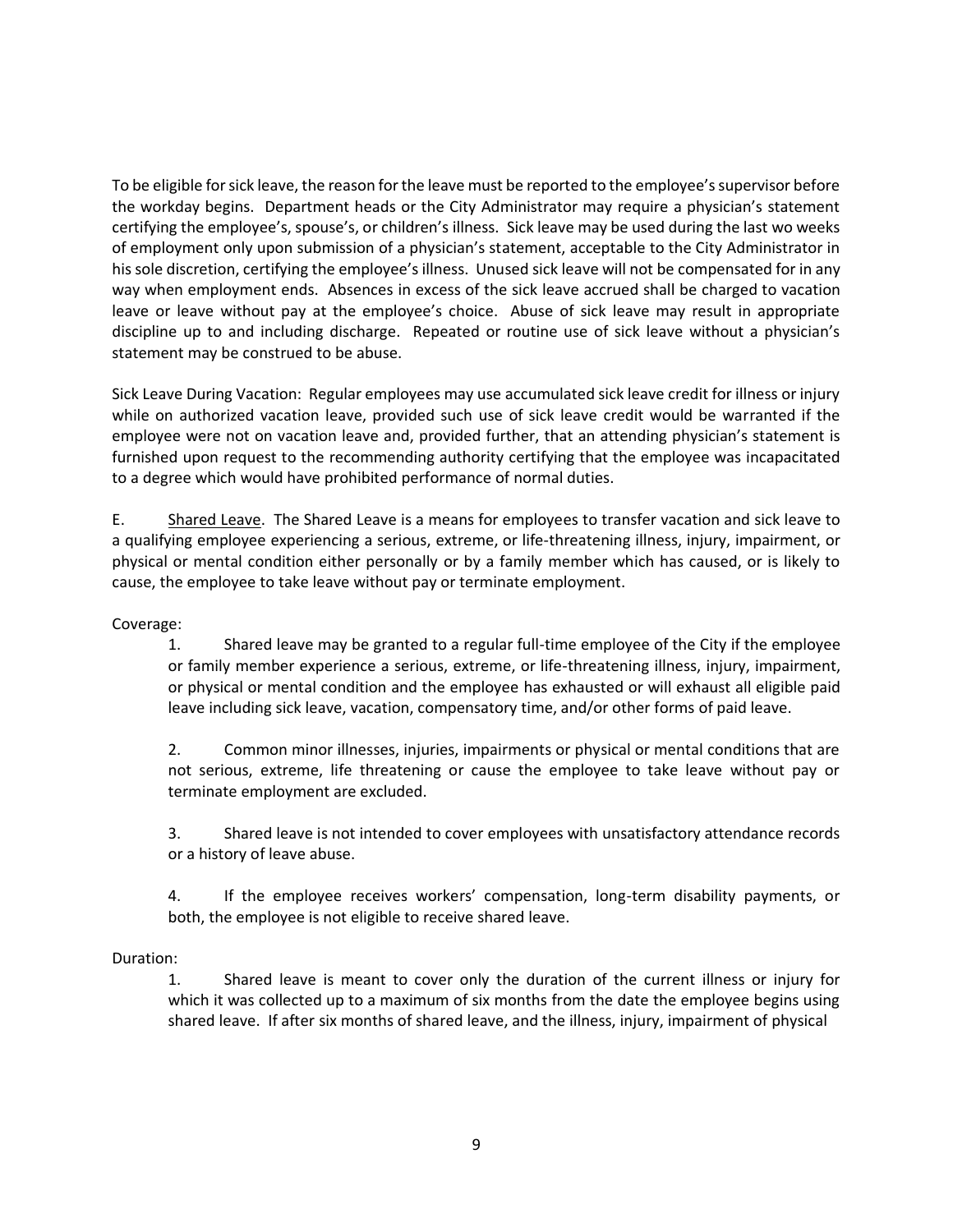or mental condition still exists, the employee can then request more shared leave for up to an additional six months.

2. Only in the event the approved shared leave start date is prior to the approval date, may Shared leave be applied to this time period retroactively and is limited to two pay periods. Otherwise, all donated leave must be applied to the current or future pay periods while the employee is on shared leave.

3. In the event a person returns to work with inadequate donated leave to cover the shared leave period, the employee has to days in which to obtain additional donated leave to be applied only to the two pay periods prior to return to work. The Human Resource Manager must receive written notification of each instance on retroactive application of shared leave.

Request Procedures:

1. The employee completes the Shared Leave Request form.

2. The employee obtains appropriate medical documentation from the employee's (or family member's) physician.

3. The Human Resource Manager reviews the request to determine whether the employee has:

a. Exhausted or will exhaust all forms of paid leave (sick, vacation, compensatory time, and/or other forms of paid leave);

- b. Has at least six months of continuous service; and
- c. Has a satisfactory attendance record.

If the request is for care of a family member, the Human Resource Manager will determine if the relationship meets the eligibility requirements. Eligible family member will include his/her immediate family. Immediate family is defined for sick leave benefits as an employee's spouse, children, parents, brothers, sisters, or grandparents, or close relatives by marriage of his/her spouse.

The Shared Leave Request will be reviewed by the Department Head, Human Resource Manager, and City Administrator. If it is determined that the illness, injury, impairment, or physical or mental condition is serious, extreme, or life threatening the Shared Leave Request may be approved as eligible and a copy forwarded to the employee. If it is determined that the illness, injury, impairment, or physical or mental condition is not serious, extreme, nor life threatening, the Shared Leave Request will be denied and a copy forwarded to the employee.

Exclusions, Limitations, and Termination of Benefits: Leaves resulting from the following will be excluded from eligibility for Voluntary Shared leave Transfer benefits:

1. Occupationally related accident or illness for which Workers Compensation benefits are payable by the City of Butler.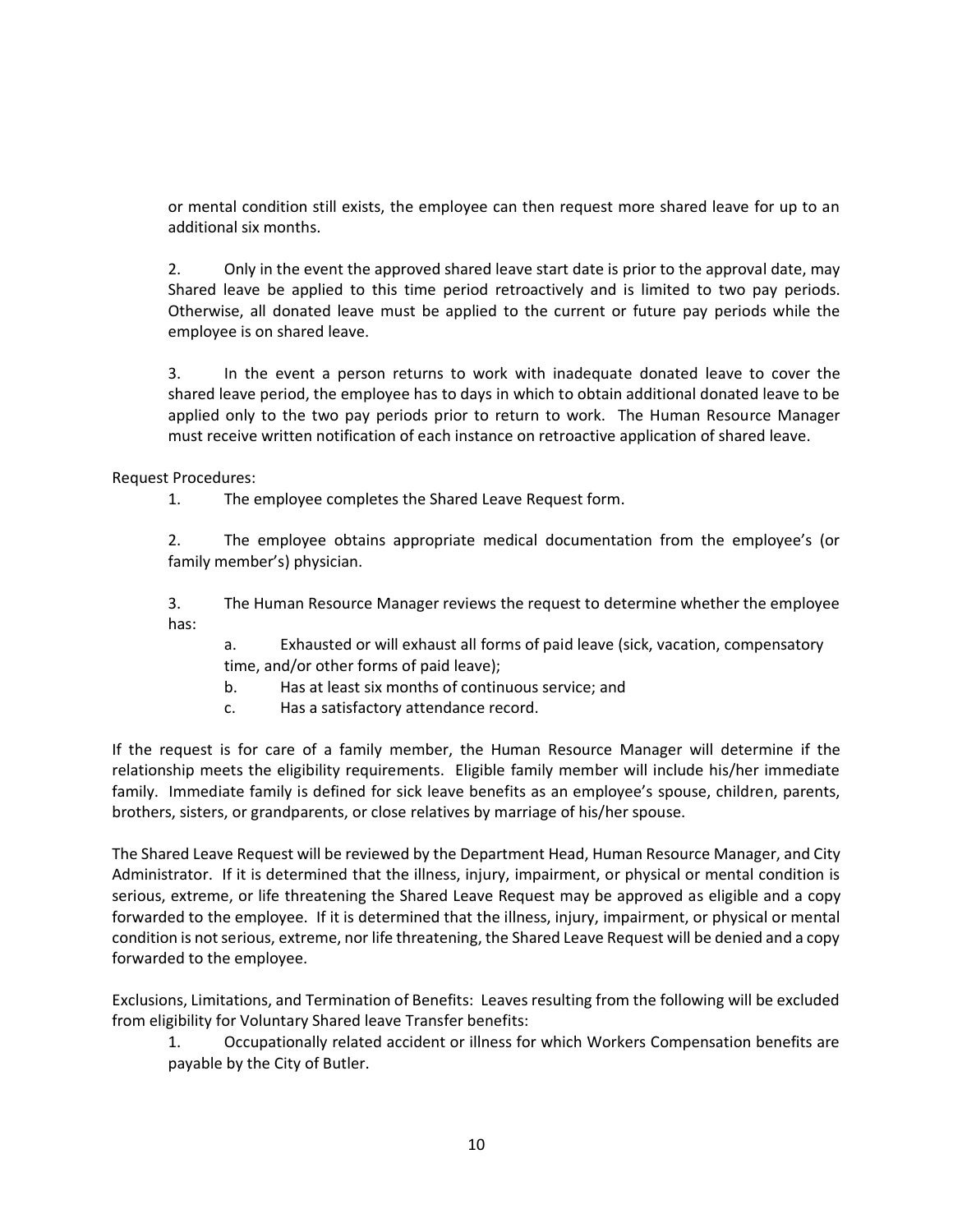- 2. Intoxication by alcohol or drugs.
- 3. Intentionally self-inflicted injuries.
- 4. Injury occurring in the course of committing a crime.
- 5. Active-duty service in the armed services.

6. Cosmetic surgery or treatment, or surgery or treatment deemed medically unnecessary by a physician.

7. Participation in a riot.

8. Normal maternity situation. (In regard to "normal" maternity situations, the intent of the policy is to cover only those situations in which medical illness or condition of the mother or newborn exists. A normal maternity situation without unusual medical complications is not deemed a catastrophic illness).

9. Injuries occurring in gainful employment with other employers.

10. An employee will immediately lose their right to use the Voluntary Shared Leave Transfer benefits would the following occur:

- a. Termination of employment with the City.
- b. During a suspension without pay.
- c. Any abuse or misuse of the Voluntary Shared leave Transfer Policy for which the employee has been disciplined within the ten (10) months prior to the commencement of the disability.
- d. Fraud or misrepresentation in requesting or use of the Shared Leave benefits.

11. Any unusual circumstances may result in ineligibility upon determination by the City Administrator.

Donation Procedures:

1. Departmental Notification. Notification of the need for shared leave will be distributed to each department. The method of notification of the need for donated leave, which may include memoranda, flyers, and bulletin board notices, etc.

2. No one can solicit donations from any employee for who they conduct performance evaluations. Departments and bargaining units shall assume that no pressure, either implicit or explicit, is placed on any City employee to make a donation. No solicitation shall be made by any employee during work hours.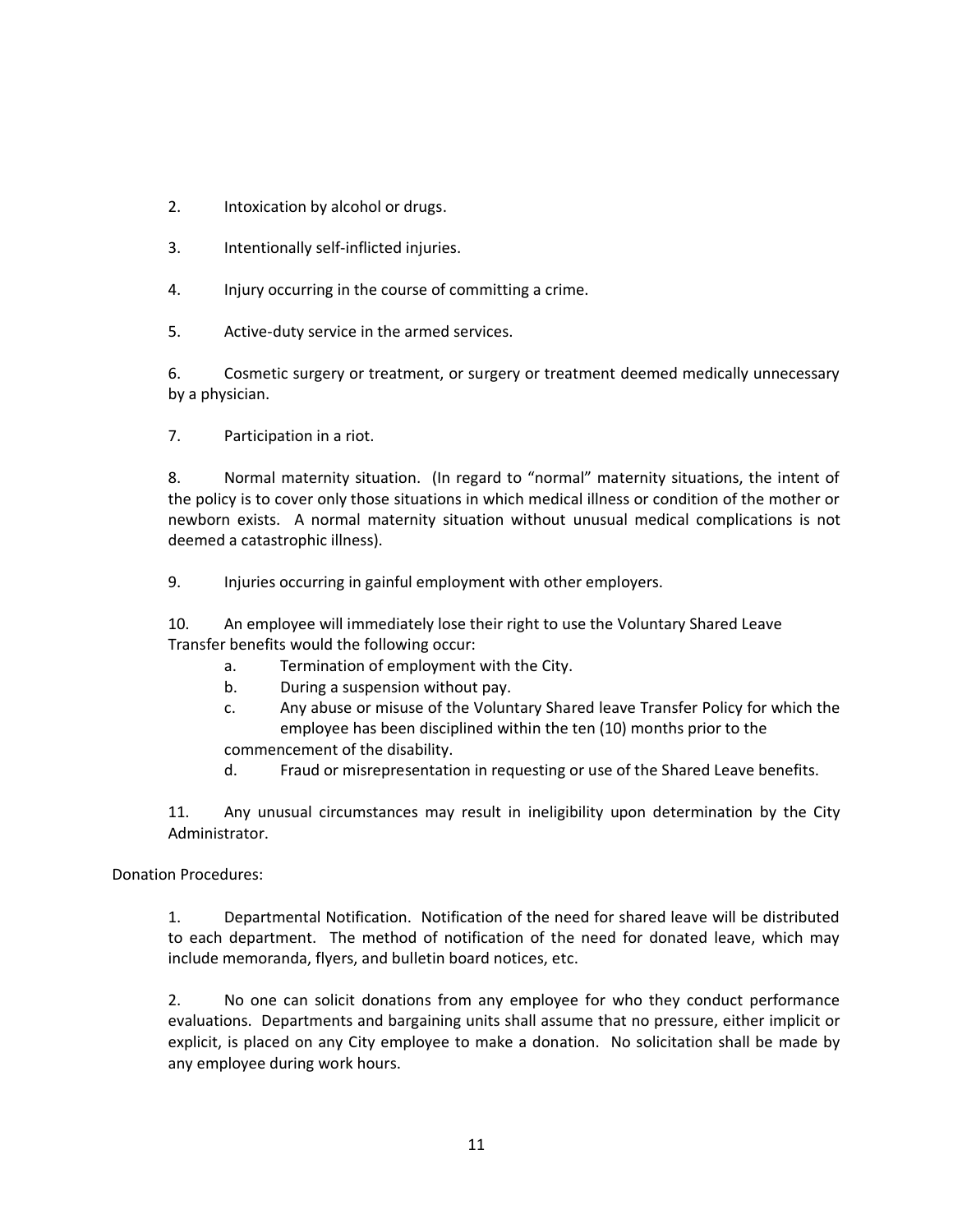Employee Donations:

1. All donations made pursuant to this policy must be voluntary.

2. Donations must be made in writing on the Shared Leave Donation Form. The Shared Leave Donation Form must be approved and signed by the Human Resource Manager after determining if sufficient leave time is available for donation. All required forms are available from the Human Resource Manager.

3. Employees donating vacation leave must have a vacation leave balance of at least 80 hours (10 days) after the donation. Employees donating sick leave must have a sick leave balance of at least 480 hours (60 days) after the donation is made. Employees may donate annually up to a maximum amount of 80 hours of either vacation leave or sick leave, or combination thereof in full hour increments.

4. Employees may make multiple donations during a particular approved occurrence as long as the leave balance level requirements are met. Each donation must be made on a new form and approved.

5. Donations may be made to an employee in another department.

6. Donations must be made in full-hour increments.

Record Keeping:

1. The Human Resource Manager will be responsible for processing shared leave requests, donation forms, and leave balance adjustments. All required forms are available from the Human Resource Manager.

2. The Human Resource Manager will be responsible for calculating the prorated amount of unused shared leave and credit it back to donor employees in increments of not less than full hour increments based on the original amount and type of donated leave. If any employee does not use all of the donated Shared Leave during the leave of absence, the balance of the unused Shared Leave up to a maximum of 40 hours may be reserved by the employee for their use in their leave bank upon return to work.

3. Shared Leave shall not be returned to donating employees who have left City employment. (Amended November 4, 2008)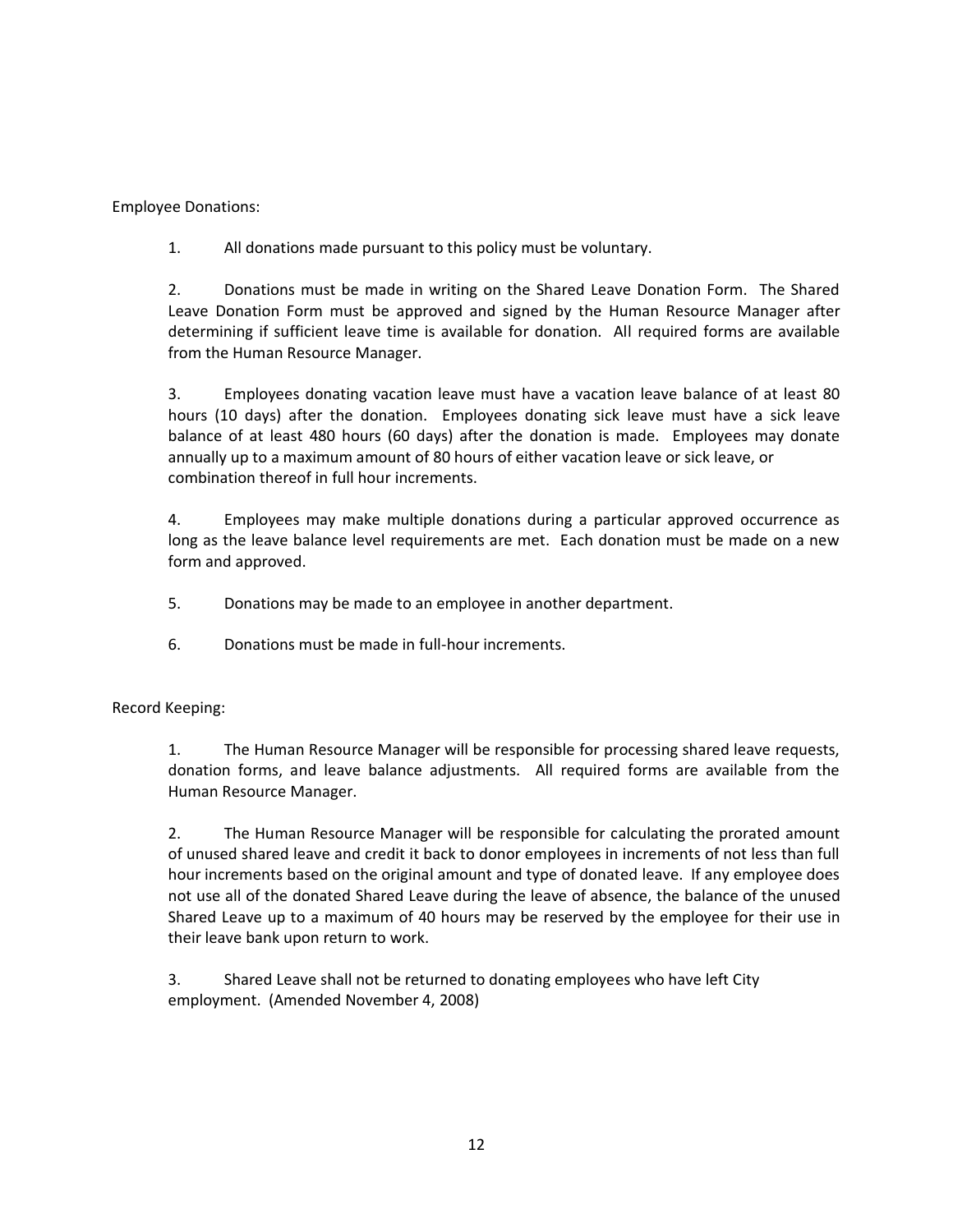F. Disability Leave: As an additional benefit, regular employees who are injured on the job and are eligible for worker's compensation benefits for that injury will continue to receive their regular pay for up to sixty (60) days per year, provided:

The employee returns any worker's compensation benefits received on account of the injury to the City in return for the City continuing the employee's pay;

The employee agrees to a physical examination by a physician selected by a City to confirm the injury, if requested by the City.

The employee accepts any other duties or assignments offered by the City that the employee is capable of performing, as determined by the physician selected by the City.

Disability leave provided under these circumstances will not be charged to sick leave, vacation leave, or compensatory time.

G. Funeral Leave: Regular employee may be granted up to three work days paid leave in the event of the death of an immediate family member. Such leave shall not be charged to sick leave, vacation leave, compensatory time leave or other paid leave.

H. Jury Leave: Regular employees may be granted paid leave for up to 30 calendar days when required to be absent from work for jury duty or when subpoenaed as a trial witness, provided any compensation received by the employee is paid over to the City.

I. Military Leave: Employees shall be granted military leaves of absence in accordance with Section 105.270 R.S.Mo. Military leave of absence and reemployment shall be granted as required by Federal and State Law.

A regular employee who is drafted into military service shall, after discharge from active service, be entitled to return to city service at a level equivalent to the position held on his departure, assuming an equivalent position exists.

J. Voting Leave: When an employee's work schedule, either regular or emergency, does not leave available three (3) consecutive hours during voting hours for the purpose of voting at all state, county, city and national elections, then the employee will be given time off, with pay, during his or her tour of duty as is necessary for such purposes.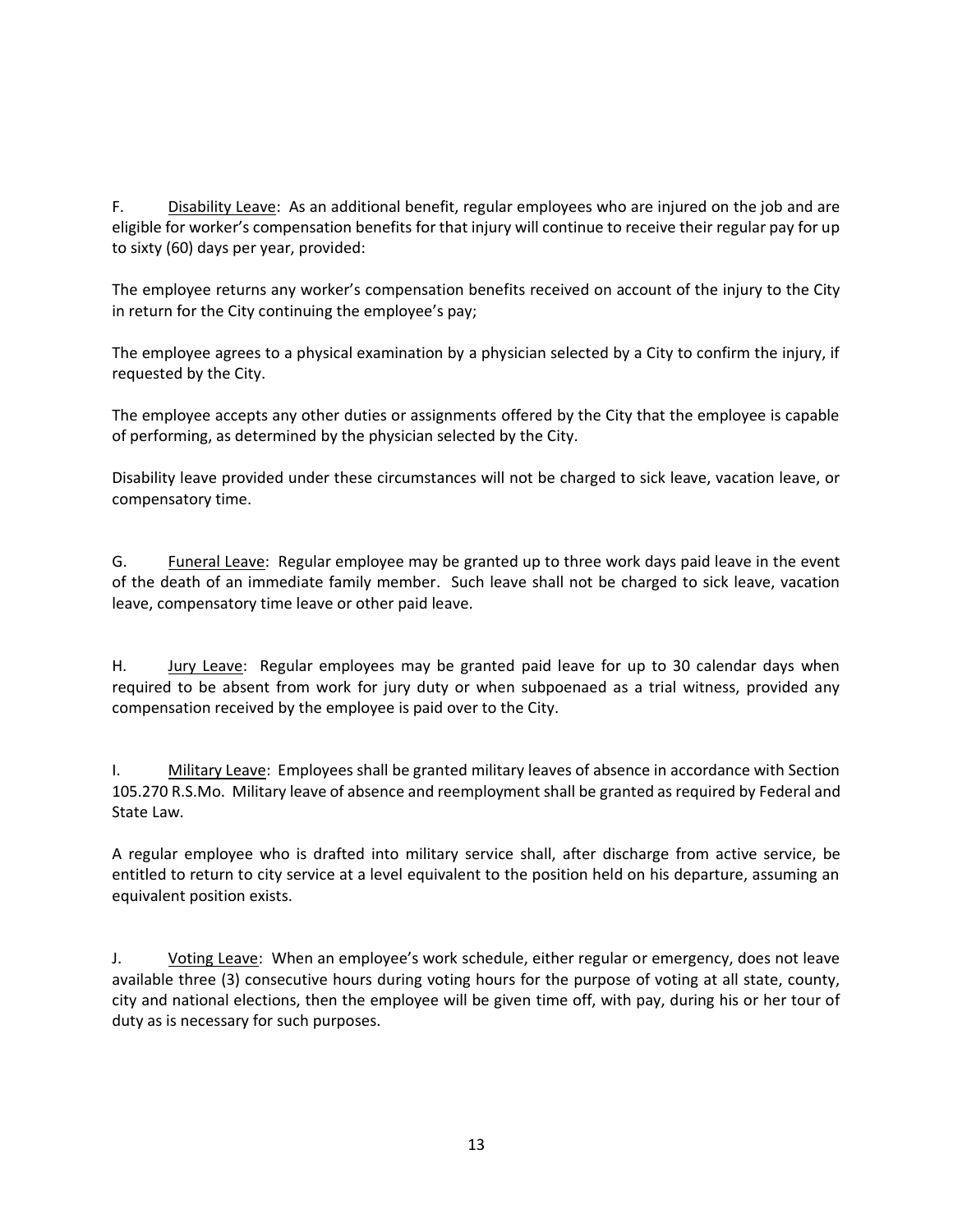K. Unpaid Leave: Leave of absence without pay may be granted by the City at its discretion for good cause. Request for leave of absence must be submitted in writing stating the reason therefore and the expected date of return to work, not to exceed ninety (90) days from the beginning of the absence. Such leaves are totally within the discretion of the City and will be granted only if the City believes the employee's time away from the job would be in the best interests of both the employee and the City. If such a leave is granted, it will be on such terms and conditions as the City approves.

L. Retirement: All regular employees shall participate in the LAGERS state retirement program. The City of Butler pays 100 per cent of the contributions to LAGERS.

Employees retiring with twenty years (20) of service shall receive two nights stay at Big Cedar Lodge and \$120.00 per year of service in the form of a gift card (\$200). Employees retiring with thirty years (30) or more of service shall receive three nights stay at Big Cedar Lodge and a gift card of \$10 per year of service.

M. Family and Medical Leave of Absence Policy (FMLA Leave): Consistent with the Family and Medical Leave Act of 1993 (FMLA), the City of Butler (City) provides FMLA leave to eligible employees. All provision of FMLA govern the City's FMLA policy. Following is a summary:

1. Eligibility: To be eligible for FMLA leave, employees must have worked at least one (1) year and at least 1,250 hours during the twelve (12) months prior to commencement of the leave, and must be employed at a worksite where 50 or more employees are employed by the employer within 75 miles of that site.

## 2. Purposes of Leave:

a. To care for the employee's child after birth, or placement for adoption or foster care;

b. To care for the employee's spouse, son or daughter (usually a minor), or parent, who has a serious health condition;

c. For a serious health condition that makes the employee unable to perform the employee's job (which includes on-the-job injuries covered by the worker's compensation laws).

3. Maximum Leave: Up to twelve (12) weeks in any rolling twelve (12) month period, measured backward from the date the employees begins any FMLA leave.

4. Restrictions on Leave:

a. Leave to care for a child after birth or placement for adoption or foster care must be completed within twelve (12) months after the birth or placement.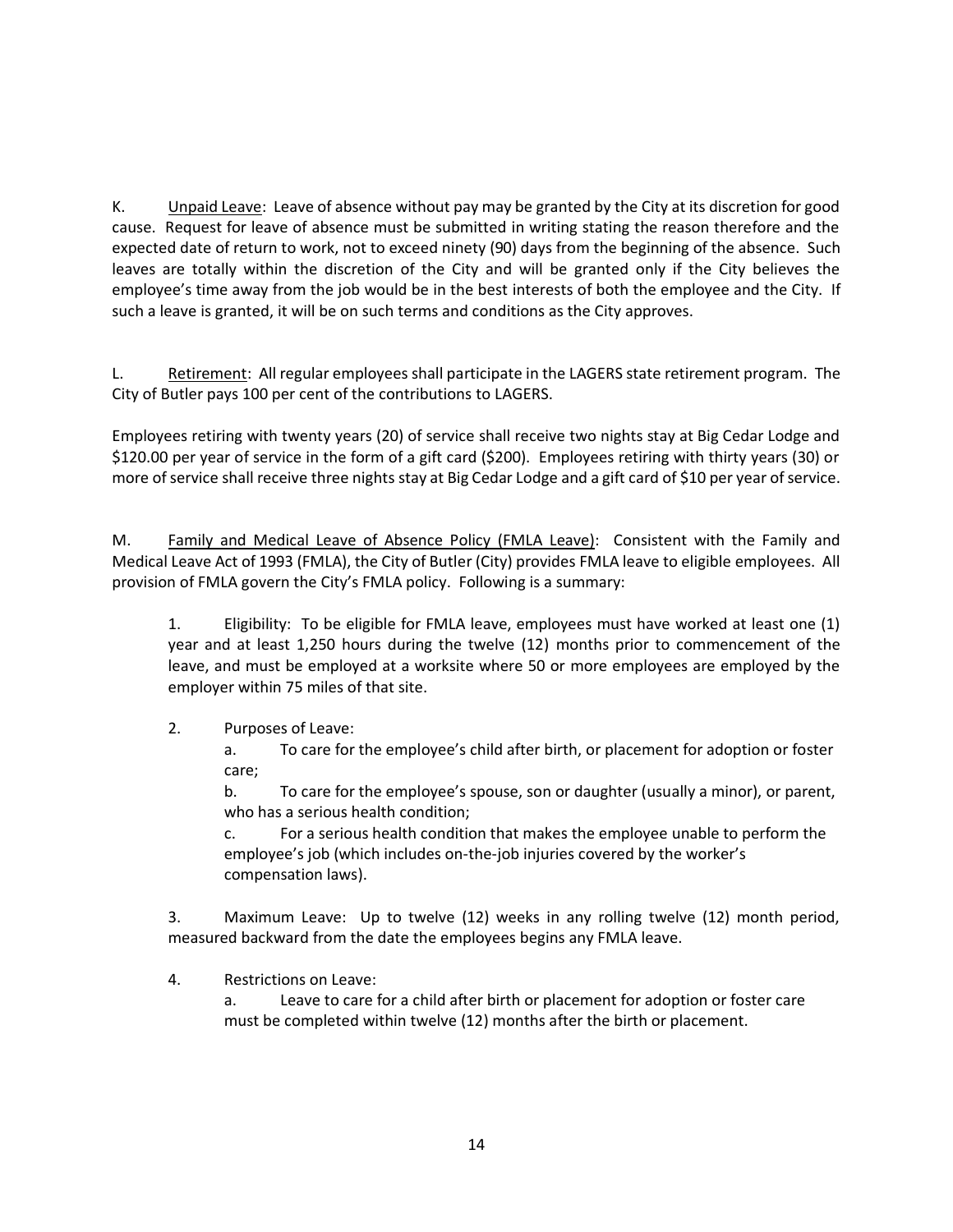b. If both the employee and the employee's spouse work for the City, the maximum combined leave for both for leave to care for a child after birth or placement for adoption or foster care or to care for a parent is twelve (12) weeks.

c. An employee on FMLA leave is prohibited from working elsewhere unless the City consents in advance and in writing to such other employment.

d. If an absence from work is for an FMLA reason, it will be considered an FMLA absence and charged against the employee's 12-week FMLA leave allowance even if the time off was originally scheduled as a non-FMLA absence (such as vacation, paid time off, discretionary/personal leave, etc.).

Types of Leave:

1. Some leaves are "continuous", requiring the employee's absence from work for a continuous period of time normally exceeding 3 days.

2. Leave can also be "intermittent" or on a "reduced schedule" basis, meaning that the employee will be absent usually for short periods of time on a recurring basis (such as for chemotherapy, physical therapy, etc.) or will work a reduced number of hours for a continuous period of time. Intermittent or reduced schedule leave is available for serious health conditions only if medically necessary. Intermittent or reduced schedule leave to care for a child after birth or placement for adoption or childcare is available only with the City's consent. During intermittent or reduced schedule leave, the City may temporarily transfer the employee to another job or equivalent pay and benefits to better accommodate the employee's leave.

Required Notices and Certifications:

1. Employee must provide thirty (30) days advance written notice of the need for leave, or, if emergency conditions prevent such notice, it must be given as soon as practicable.

2. If leave is for a serious health condition, the employee must provide certification of the condition from a health care provider, normally within 15 days after requesting leave. In some cases, a second or third medical opinion may be required (at the City's expense).

3. While on leave, an employee must report periodically on his/her status, usually every thirty (30) days.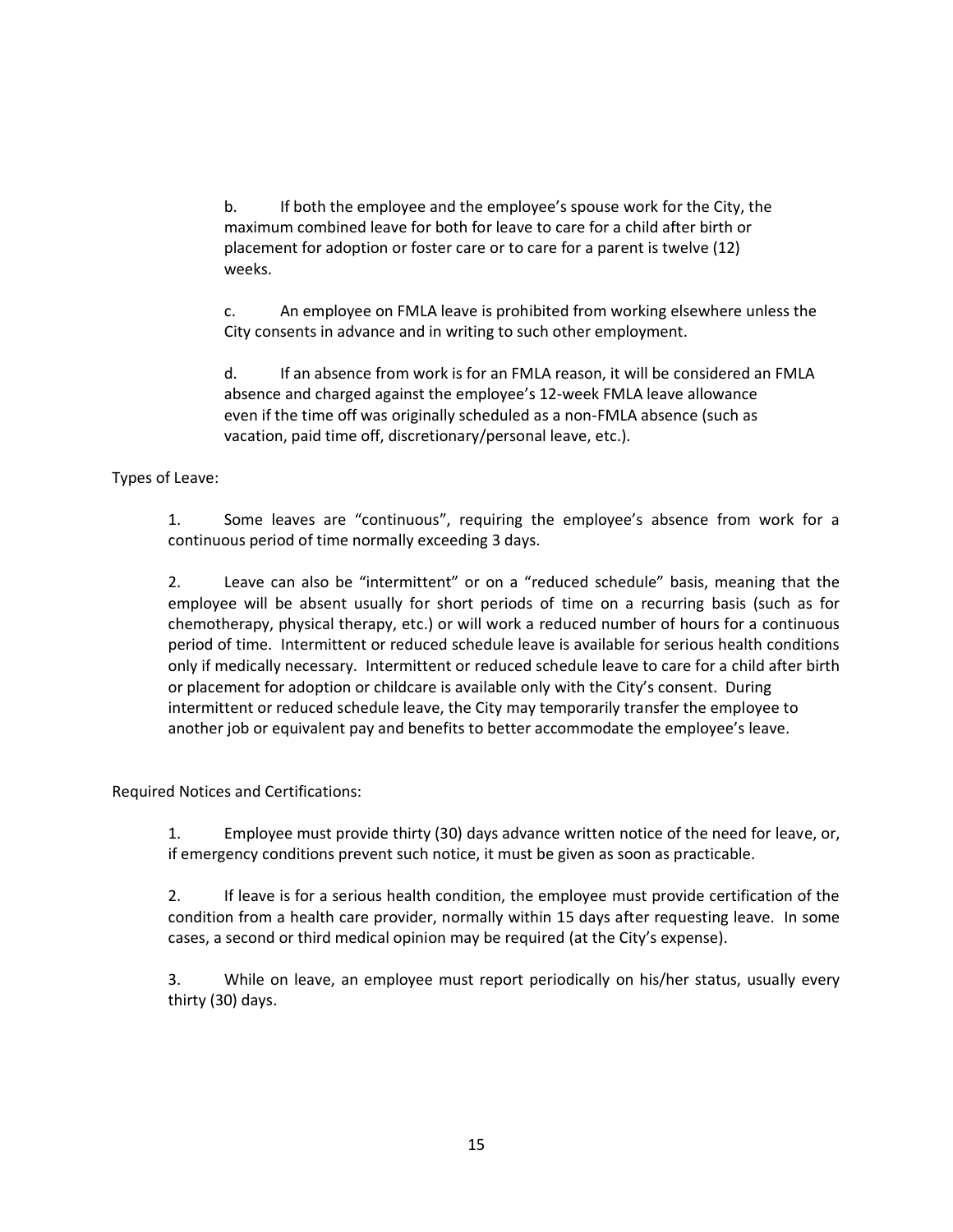Benefits While on Leave:

1. Leave will be unpaid unless the employee has earned/accrued but unused paid time off benefits (such as vacation, paid time off, short-term disability or sick pay or the employee is eligible to receive pay under worker's compensation laws), in which case the employee must exhaust all such paid time off benefits, after which the leave will be unpaid. Using paid time off benefits does not add to the total length of leave.

2. Health care benefits in effect at the time will continue during the leave, but the employee is still responsible for paying the cost charged to active employees for the same coverage. If the employee chooses not to return from leave, the employee may be required to repay the City's portion of the premiums.

3. Any other benefit, which the employee earned before the leave began, will be restored to the employee when he/she returns to work.

Return to Work:

1. The employee must provide a release to return to work (with or without restrictions) from the health care provider.

2. If the employee is released to work with no restrictions, the employee will be returned to the same position held prior to leave, or one that is equivalent in pay, benefits and other employment terms.

3. If the employee is released to work with restrictions, the City will review such situations on a case-by-case basis to determine if reasonable accommodation of the restrictions can be made.

Non-Discrimination:

It is the City's policy to fully comply with its obligations under FMLA and not to discharge or discriminate against any employee for exercising his/her rights under FMLA. If the employee thinks he/she has been treated unfairly, please contact the City Administrator.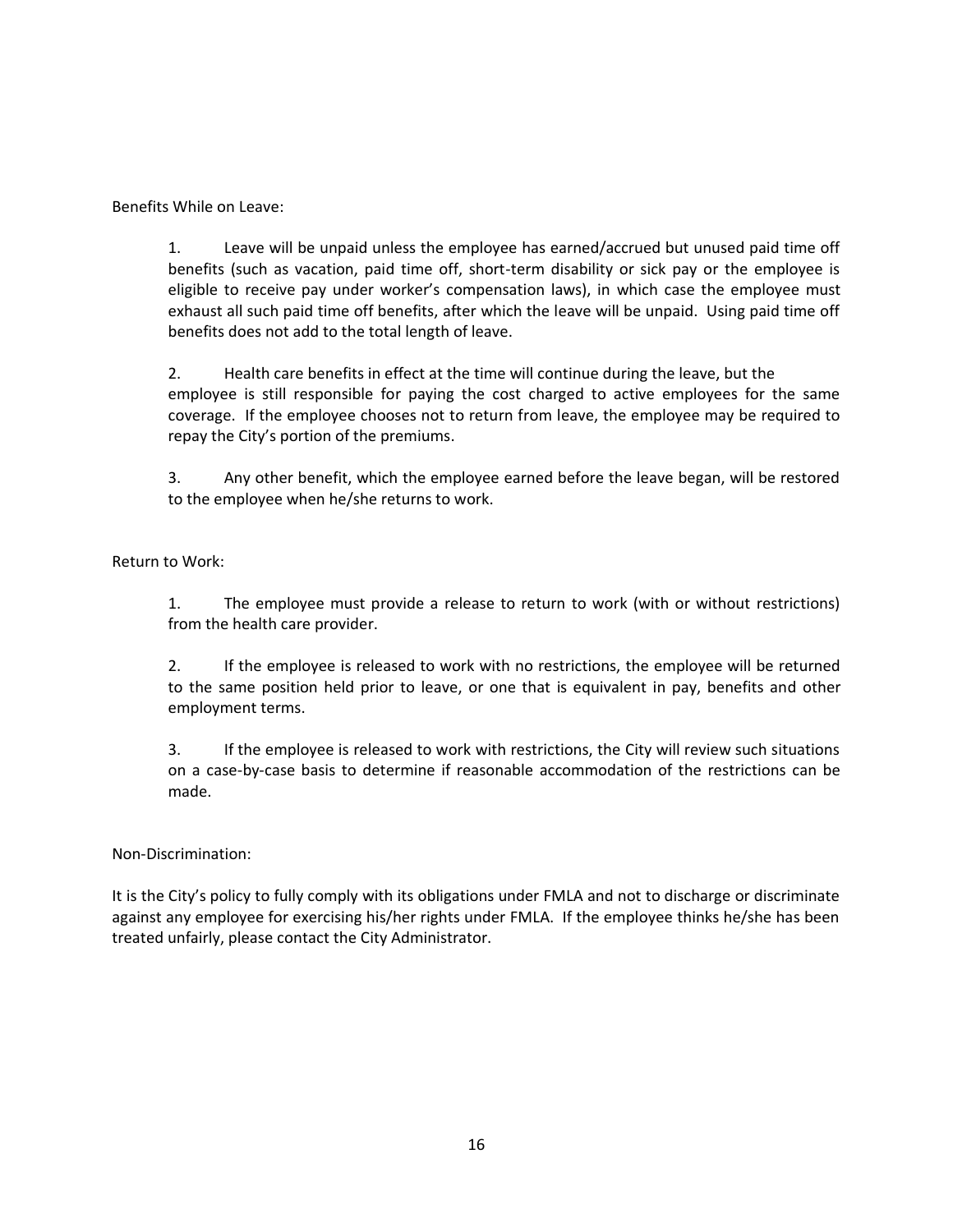Employee Suggestion Awards Program:

The purpose of the Employee suggestion Awards Program is to improve productivity and the quality of public service in the City operations by implementing practical suggestions from as many employees as possible. This program allows employees to express their ideas about better ways to do their jobs and rewards employees with some of the savings or benefits resulting from their ideas.

1. Acceptable suggestions are defined as "constructive" ideas submitted in writing to the Human Resource Manager by one or more employees to improve methods, equipment or procedures that will reduce time or cost of operations, or make working conditions better or safer, or improve directly the operations of the organization, or provide better public service, or otherwise benefit the government directly. In other works, eligible suggestions must:

- a. Increase productivity.
- b. Improve service to the public.
- c. Add a new source of revenue.
- d. Reduce costs, duplication or waste.
- e. Improve working conditions or safety.
- f. Conserve labor, materials or energy.
- 2. A suggestion is not eligible if it:

a. Deals with routine matters, such as standard equipment or normal replacements, repairs or maintenance.

b. Proposes minor improvements in working conditions that the employee or department head can correct through normal or customary action.

c. Points out problems without proposing solutions, or is a proposal which has the nature of a grievance.

- d. Relates to union agreements or collective bargaining.
- e. Concerns pay and job classifications.
- f. Increases existing fees or charges.
- g. Duplicates an earlier suggestion.
- h. Concerns applications of technology that are widely accepted as routine.

i. Concerns a situation that exists only because established procedures are not being followed.

3. Annual award amounts are recommended by the Suggestion Awards Program Committee and approved by the City Administrator. The minimum award or an implemented suggestion is a personal day off with pay. All award winners will receive a framed certificate.

4. Awards for selected suggestions are differentiated between "tangible" benefits, those that can be measured in dollars, and "intangible" benefits, those that cannot be measured in terms of dollars, but are worthy of adoption.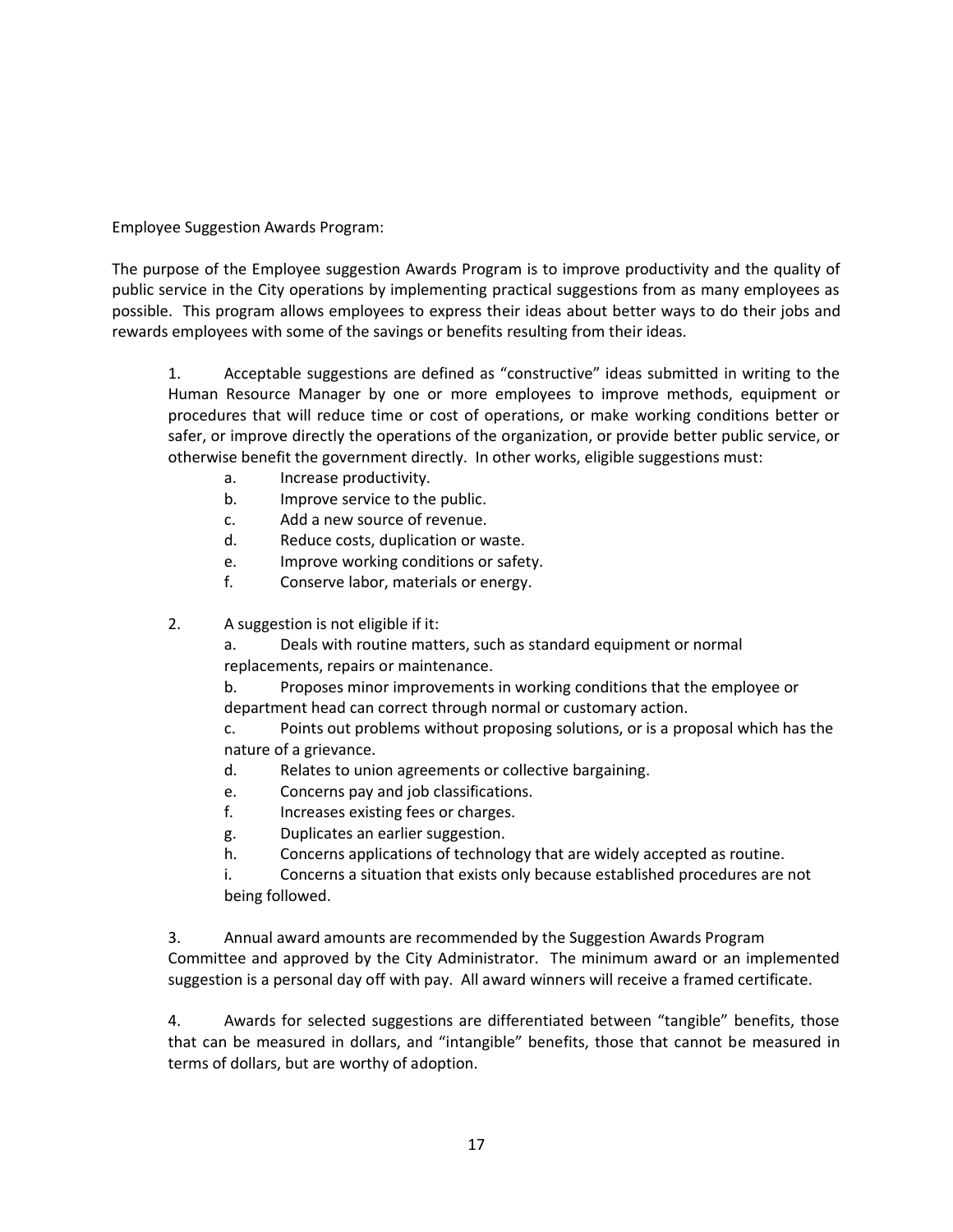a. Tangible. Suggestions that result in a 10% reduction in departmental expenses (a minimum of \$5,000), a reduction in measurable staff time, or a revenue increase may receive time up to (2) personal days off subject to scheduling approved by supervisor.

b. Intangible. Where the value of a suggestion cannot be measured entirely or precisely in actual savings, such as a safety or service quality, awards for intangible benefits will be evaluated for awards up to (1) personal day off.

- 1. How effective the proposed solution is.
- 2. How serious the problem is.
- 3. How extensive the problem is.
- 4. How probable the problem is.
- 5. How ingenious the suggestion is.

Note: All awards for groups of employees who submit suggestions shall receive an award that is prorated, but not less than (2) hours of paid leave.

c. Indirect. If a suggestion is not implemented as stated, but leads to a different but related solution to the problem, an "indirect award" may be based on a yearly savings or revenue increase up to a maximum of (1) personal day off.

d. Interim. If the benefit from a suggestion cannot be accurately estimated when it is implemented, an "interim award" (up to (1) personal day off) may be made. After the first year, an additional award may be made if actual results justify it. Total award may not exceed the limits stated above.

5. City employees may obtain a Suggestion Awards Program Form from the Human Resource Manager at City Hall. complete the form following instructions on the back, and turn the form into the Human resource Manager. The Human Resource Manager will keep employee(s) informed about their suggestion after it is processed by the Suggestion Awards Program Committee, which is comprised of management and employee representatives appointed by the City Administrator.

Supervisory and management employees are eligible to participate in the program, however, suggestions affecting the individual supervisor's or manager's area of operation and/or span of control shall not be eligible.

The Committee will refer eligible suggestions to the operating department to be tested for a period of 60 days, during which time specific results or benefits are identified and an estimate of savings is computed. If it appears the suggestion can be adopted, the committee will provide the City Administrator with a written report providing a sound basis for deciding the type and amount of the award. The City Administrator has the final decision for implementation and award of suggestions.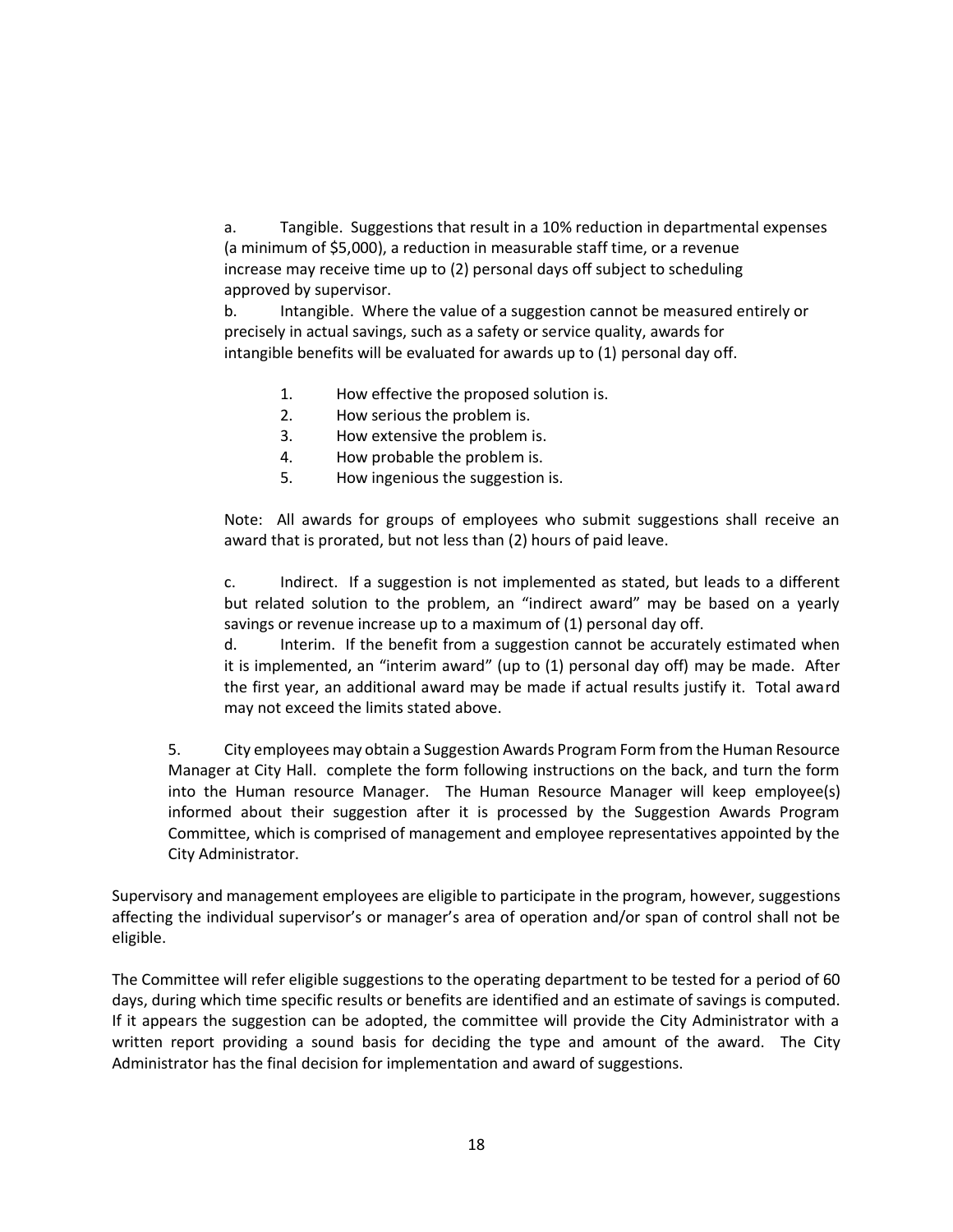If a suggestion is rejected, a written report will be prepared setting forth explicitly why the suggestion could not be adopted and how the idea was tested. Every suggestion will be acknowledged.

### **Section 9. Appointments/Promotions**

#### A. General.

Appointments shall be made solely on the basis of merit as determined by evaluation of the applicant's background, qualifications, training and experience.

B. Age.

The Minimum age for employment as a regular employee shall be eighteen except police officers (including reserved) who shall be twenty-one. The minimum age for employment as a temporary or part-time employee shall be sixteen (16) except for deck attendants at the aquatic center who may be fourteen (14) or lifeguards who may be fifteen (15).

C. Residence.

The City Administrator shall reside within the City limits. Firemen shall reside within a (10) mile radius of the Bates County Courthouse. Police Officers shall reside within a (30) mile radius of the Bates County Courthouse.

D. Nepotism.

No regular employee (including police department employees) shall be employed in the same department with or in a position to supervise, or be supervised by, a member of his/her immediate family; nor shall two (2) members of an immediate family be employed as regular employees under the same supervisor. This section does not apply to part-time, seasonal, or temporary employees.

F. Probation; Probationary Period.

All newly hired or promoted employees shall serve a probationary period. The probationary period for all employees except Police Officers is six months (the probationary period for Police Officers is addressed in Section 19-27(6) of the Butler City Code). The City Administrator may dismiss a newly hired employee or may return a recently promoted employee to his/her former position, if at any time during the probationary period the Department Head or City Administrator determined that the employee is not performing satisfactorily.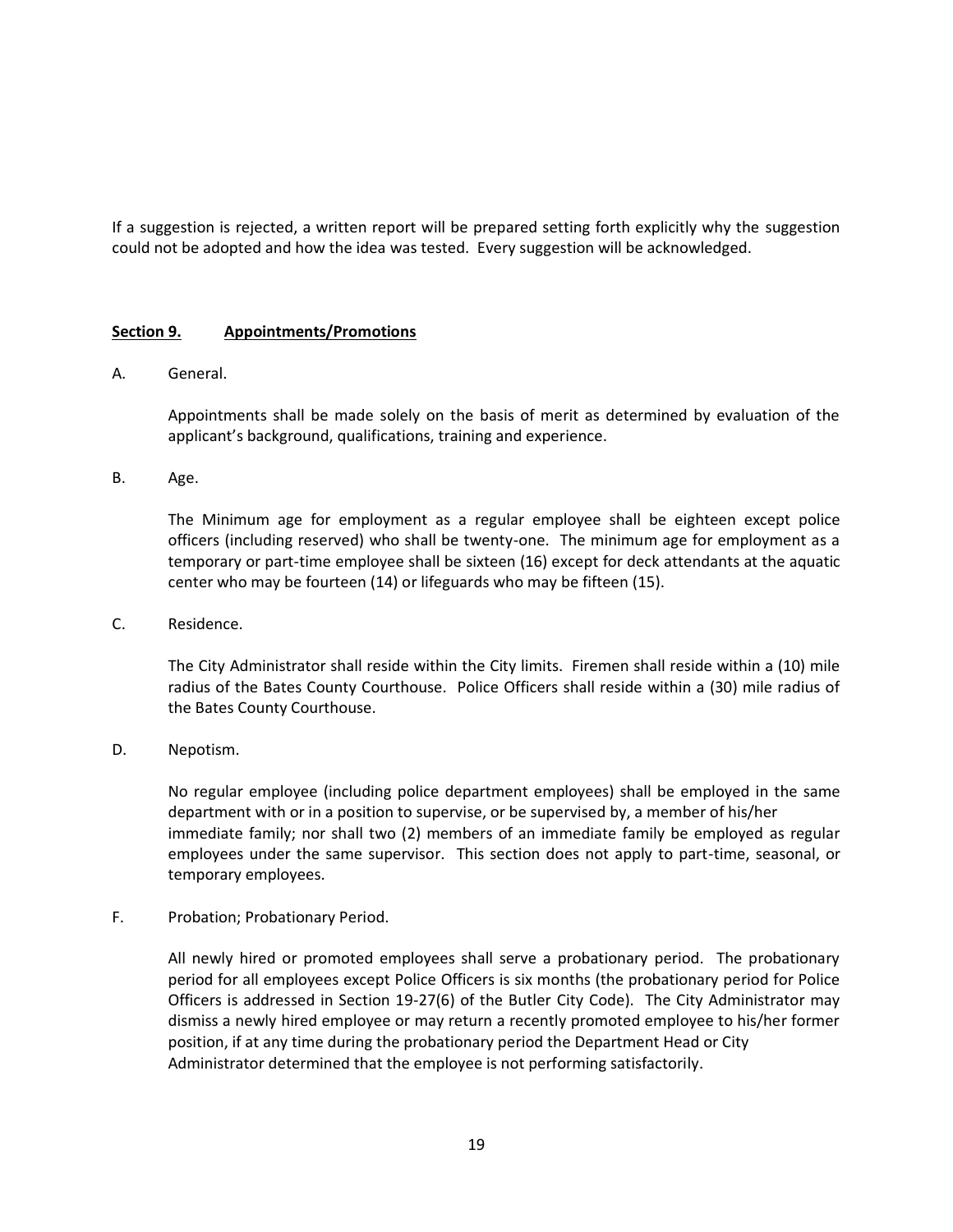## **Section 10. Hours of work, Overtime and Attendance Records**

## A. Hours of Work.

1. Regular employees, other than Police Officers, shall work a minimum forty (40) hours over a seven (7) day work period on a schedule approved by the City Administrator and Department Head.

2. Part-time employees shall work such hours and shifts as determined by the City Administrator and Department Head, but generally not more than forty (40) hours over a seven (7) day work period.

3. Police Officers shall work a minimum of eighty (80) hours over a fourteen (14) day work period on a schedule approved by the Police Chief and Mayor.

4. Salaried employees are to provide the best possible services that their position demands while ethically reporting the hours worked any given week. Salaried employees shall be available to the City at all reasonable times and dates.

a. As an employee of the City, each employee is required to report a fair and accurate statement of hours worked. Each salaried employee is required to complete, sign and date a Time and Attendance Record for each payroll period. This record should detail which days the employee worked and how many actual hours were worked that day. Absence from a full day's work will be considered either sick leave or vacation (paid time off).

b. Salaried employees are expected to work until their tasks are accomplished for the week, regardless of actual time. It is expected that all salaried employees work a schedule of Monday-Friday with a traditional start time of 8:00 am and continue until 5:00 pm. In addition, salaried employees are to be available to the public and the City of Butler at times expected of the position. Any full days off will be considered either paid time off or vacation leave, not matter the number of hours worked that week.

### B. Time and Attendance Records.

All employees (including salaried employees) shall maintain an accurate record of regular time, overtime, vacation, sick leave, compensatory time off, jury leave, military leave and leave without pay. Employees shall verify and sign their time and attendance records and submit them to their Department Head, who will verify and sign the records and submit them to the Payroll Clerk.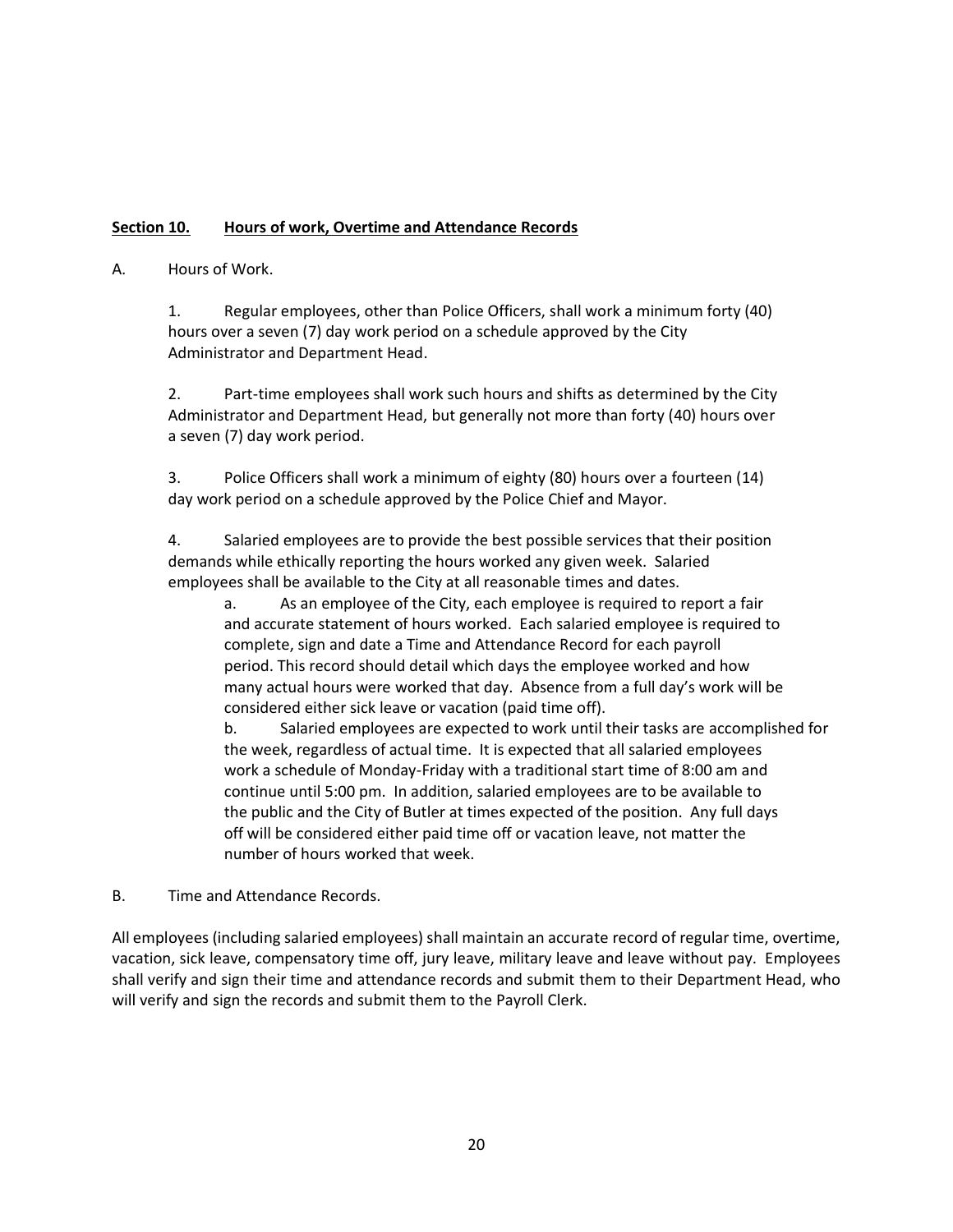C. Overtime.

1. All hours worked in excess of forty (40) hours over a seven (7) day work period by employees except Police Officers or hours worked in excess of eighty (80) hours over a fourteen (14) day work period by Police Officers who are non-exempt employees (excludes exempt employees) shall be compensated as overtime at the rate of one and one-half times the employee's regular hourly rate of pay. Vacation and holiday hours paid but not worked in a work period shall be treated as hours worked for calculating overtime pay for employees who, but for the holiday, would have worked those hours. Overtime hours must be reviewed and approved by the Department Head.

2. An employee called to work outside his/her regularly scheduled work period by a duly authorized person shall be credited a minimum of two hours work for the day, unless that employee is being compensated with standby pay. If multiple call-ins occur the same day, the employee shall be paid in excess of the two hours credit only for time worked in excess of two hours during the day. Those employees on standby shall be paid for actual time worked in addition to their standby pay with no minimum two-hour credit given.

3. Exempt employees are not eligible for overtime pay, however, the Mayor or City Administrator may authorize less than a full workday off for such employees for partial relief from extended work hour schedules.

## **Section 11. Separation, Layoffs.**

The City may lay off employees whenever it deems necessary to efficiently operate City government. Regular employees who are laid off will receive compensation for wages due and, if the layoff exceeds three months, accrued vacation time.

## **Section 12. Medical Marijuana**.

A. Any City employee utilizing marijuana or marijuana-infused products for medical purposes shall do so in accordance with the requirements of state law, including Article XIV, Section 1 of the Missouri Constitution and 19 CSR 30-95, and the City's Drug and Alcohol Testing Policy as provided for in Section 2-121 through Section 2-125.18 of the Butler City Code.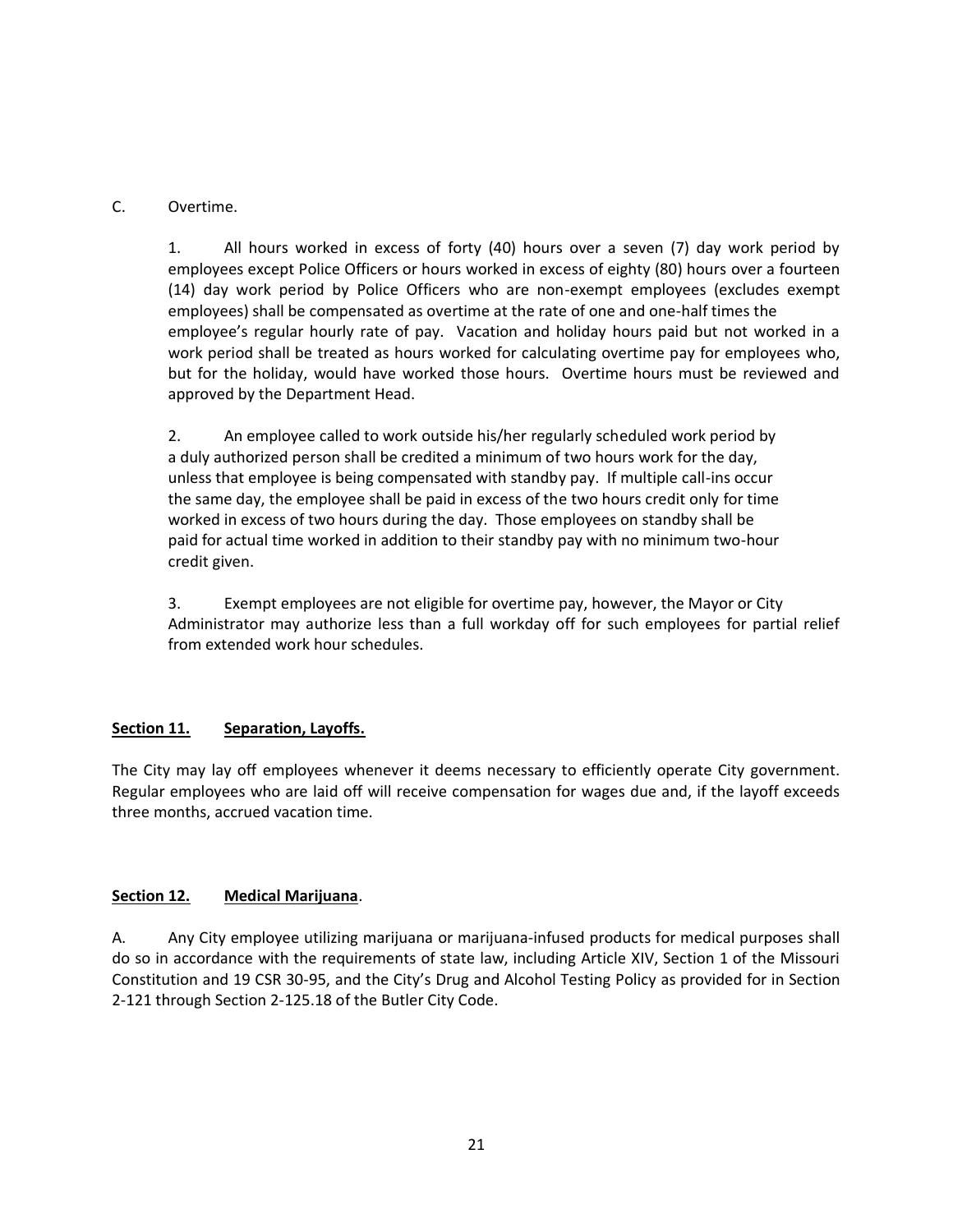B. All City employees are prohibited from the use, possession, sale, transfer, manufacture, distribution or purchase of marijuana, marijuana-infused products, and/or paraphernalia for medical purposes at any time while on City premises, in City vehicles, in clothing issued by the City, or while conducting City business.

C. No City employee shall be on City premises, in City vehicles, or conduct City business while under the influence of medical marijuana.

D. Any City employee believed to be under the influence of medical marijuana while on City premises, in City vehicles, in clothing issued by the City, or while conducting City business shall be subject to drug testing in accordance with the City's Drug and Alcohol Testing Policy and Procedures as provided for in Section 2-121 through Section 2-125.18 of the Butler City Code. Any employee who tests positive for marijuana may be subject to disciplinary action up to and including termination.

## **Section 13. Conduct and Discipline**.

## A. Conduct.

It shall be the duty of each employee to maintain high standards of conduct, cooperation, efficiency and economy in their work for the City. Employees must remember that their conduct both on and off duty reflects upon the City. Accordingly, the City is justifiable concerned with any aspect of an employee's job performance or behavior that adversely affects the services provided by the City or the public's view of the City.

## B. Discipline.

It is the City's obligation to deliver the highest quality service to its residents in the most efficient manner possible. Whenever an employee's work habits, deportment, production levels or other aspects of an employee's behavior fall below a desirable standard, the City may take steps to address the problem, including disciplinary action up to and including termination.

Depending upon the circumstances, the City may find it necessary to reprimand, suspend (with or without pay), demote, dismiss, or otherwise deal with an employee whose performance or behavior is not acceptable. The City may take whatever action it considers appropriate under the circumstances. Although progressive discipline may be appropriate; the City also may use more sever disciplinary action, including termination, if the City in its sole discretion finds such action necessary.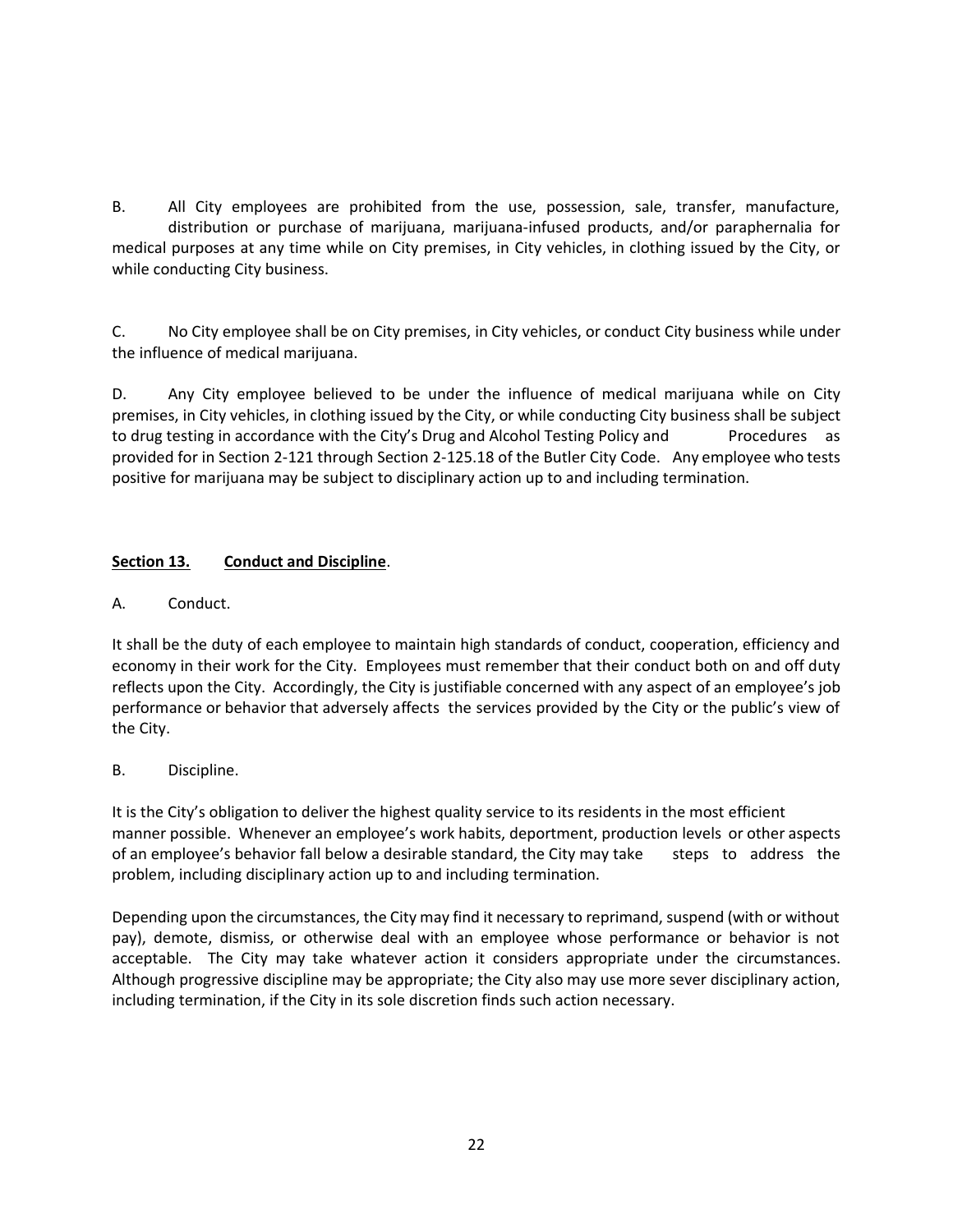It is impossible to predict and list all the possible scenarios in which discipline might be necessary. In an effort to provide some examples, however, the following types of conduct will be subject to disciplinary action, up to and including discharge.

1. Criminal, dishonest, or disgraceful conduct, specifically including:

a. Dishonesty. Stealing or taking City property or other employees' property without proper authorization; misuse of City's funds or employee's funds; cheating; forging or willfully falsifying official City reports, records, application forms, or other documents; misuse of paid leave of absence; any other falsifying action detrimental to the City or fellow employees; or any intentional false statement, deception or fraud.

b. Disturbance. Fighting; using profane, abusive or threatening language; horseplay; causing injury to fellow employees through deliberate action or gross negligence; spreading false reports; or otherwise disrupting the harmonious relationships between employees.

c. Sabotage. Deliberate damage or destruction of City equipment or property; altering, removing, or destroying City records; advocacy of or participation in unlawful trespass or seizure of City property; encouraging or engaging in slowdowns, sit-ins, strikes or any other concerted effort to limit or restrict employees from working.

d. Misconduct. Any criminal offense or other misconduct, including immoral conduct, during or off working hours, which could have an adverse effect on the City, or on the confidence of the public in the integrity of the City government including violations of any applicable Code of Ethics; or repeated convictions on misdemeanor charges such as speeding, reckless driving, or accidents involving injuries to persons or damage to property or equipment; or the discovery of such conduct in prior employment.

C. Abuse of Drugs or Alcohol.

Reporting to work in unfit condition, being under the influence of intoxicants or controlled substances, including marijuana, narcotics, or illegal drugs of any kind (defined to include legal drugs taken without proper prescription); drinking intoxicants or ingesting a controlled substance, including marijuana, narcotics, or illegal drugs of any kind during working time; or possessing intoxicants or illegal drugs of any kind on City property or in City vehicles.

D. Violation of the City's Drug and Alcohol Testing Policy and Procedures.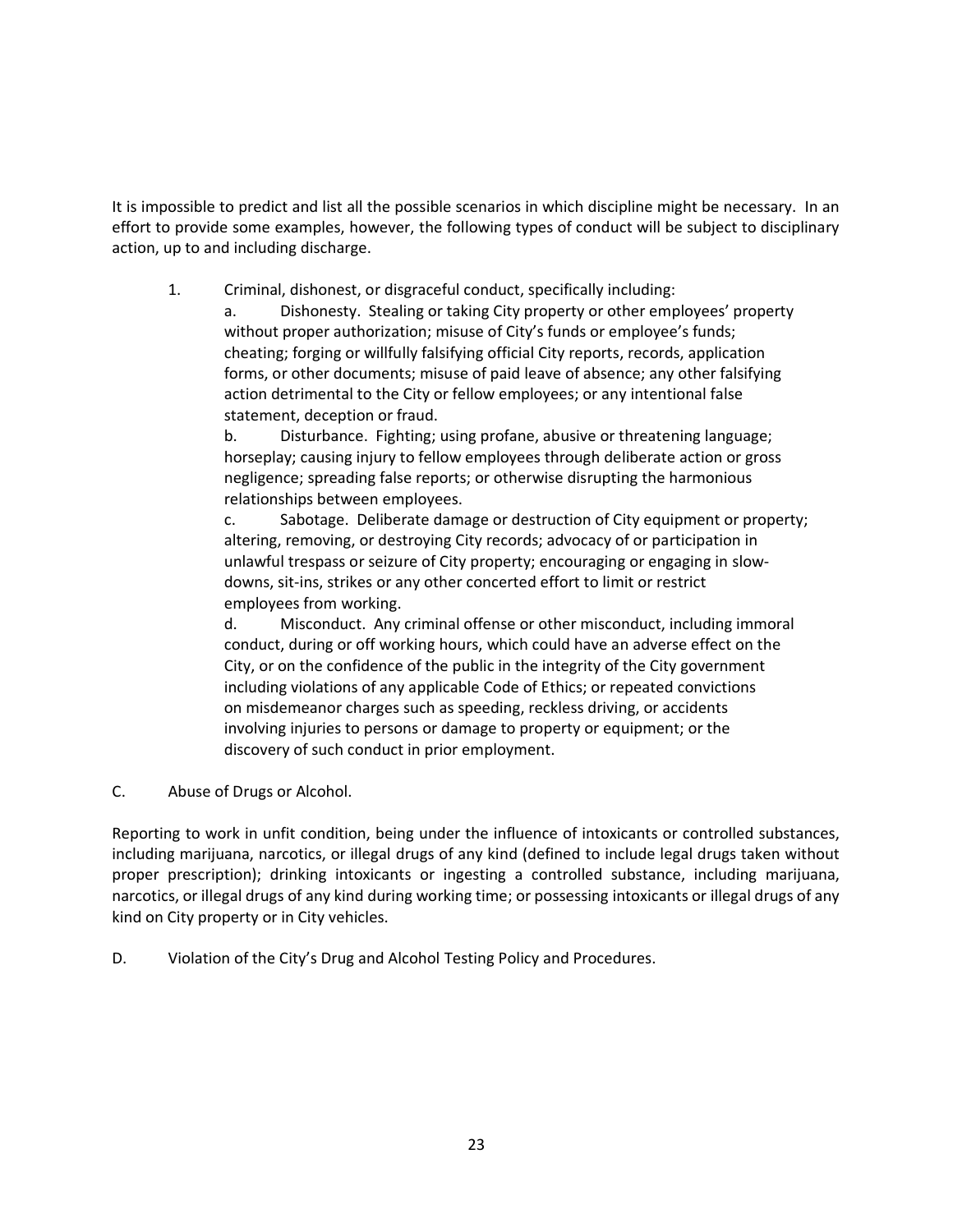E. Unsatisfactory Attendance.

Excessive, unauthorized absence and/or tardiness. Abuse of lunch hours or break time. Note: Failure to report for duty without contacting the appropriate supervisory authority for two consecutive workdays may be construed as a voluntary resignation.

### F. Indifference.

Inefficiency, loafing, carelessness, failure to remain at work, performing unauthorized personal business during working hours, abuse of eating and/or rest periods, sleeping or being inattentive during working hours, interfering with work of others, mistreatment of the public or other employees, or leaving work without permission.

G. Violation of Safety Rules.

Smoking in prohibited areas; improper removal of safety guards, fire extinguishers, or other equipment designed to protect employees; failure to use safety equipment or to follow safety practice rules; or failure to report an on-the-job injury, vehicle accident, or unsafe condition.

H. Misuse of City Equipment or Services.

Using or providing any City equipment, credentials, or services for other than official City business, or without proper authority. Careless use of City property resulting in damages.

I. Incompetence.

Inability or unwillingness to perform assigned work satisfactorily; failure to provide appropriate leadership or supervision (for managers or supervisors).

J. Insubordination.

Willful failure or refusal to perform assigned work or fully comply with instructions or orders as requested by the supervisor or other members of management.

If the employee believes an instruction or order is improper, he should obey the order or instruction and file a written objection afterward. This does not apply to imminently dangerous situations.

If the employee believes the instruction or order, if followed, would result in physical injury to himself or others or damage to City equipment, he should request approval by the next higher level of supervision.

K. Any statutory disqualification which makes the individual unfit for a job or a failure to meet and maintain requirements of his or her job description.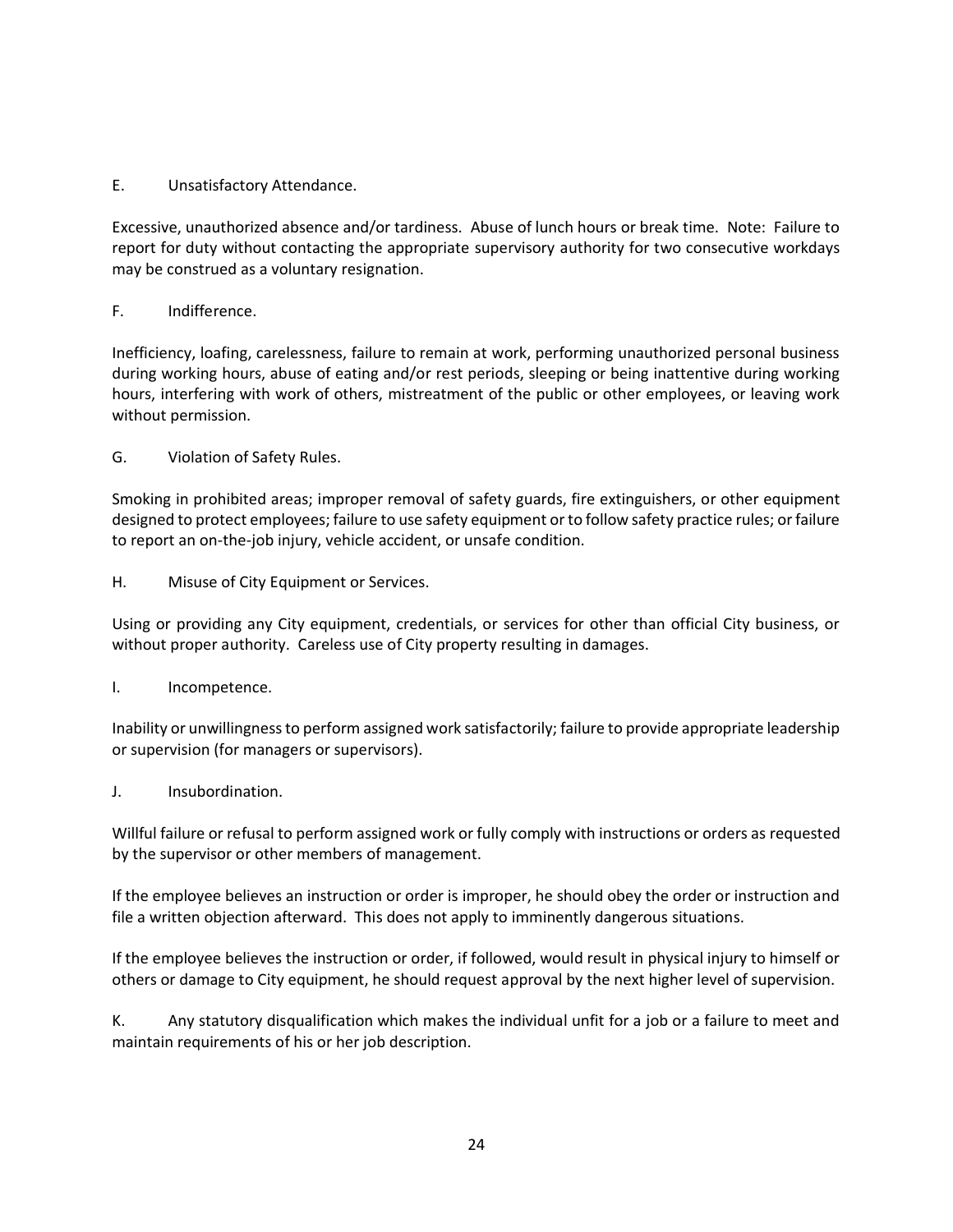L. Violation of City or department administrative rules and regulations.

## **Section 14. Political Activities**.

The City encourages all employees to vote in municipal elections. There is a risk, however, that excessive involvement in the election process by City employees could create the potential for candidates to pressure employees for their support, for employees to exert control over municipal elections, or the appearance of bias in the delivery of public services. These risks are sufficiently severe to justify some limitation on City employees' involvement in public elections. Missouri law also imposes some restrictions on political activities of municipal employees.

For these reasons, any employee who wishes to run for public office or campaign for a candidate for public office must notify the City Administrator. Depending on the circumstances, the City may impose specific limitations or restrictions as deemed necessary by the City Administrator, including but not limited to prohibiting employees from running for public office without taking an unpaid leave of absence, holding an elected municipal or county office while employed by the City, or soliciting, encouraging, or otherwise attempting to obtain a contribution or anything of value for or on behalf of a candidate for public office.

### **Section 15. Outside Employment**.

No regular employee shall accept outside employment, whether part-time, seasonal, permanent or otherwise, without prior written approval of his/her Department Head. Outside employment, which interferes with an employee's duties with the City or which could create a conflict of interest is prohibited. Police Officers shall not be granted approval to work in any establishment that sells alcoholic beverages at retail.

### **Section 16. Use of Personal Vehicles/CDL Licenses**.

Employees who are required to use their personal vehicles in connection with their employment for the City shall provide evidence of insurance suitable to the City. Such employees will be reimbursed for miles driven on City business at the current rate established by the Internal Revenue Service. if an employee is required to hold CDL license to perform his/her duties for the City, the City will reimburse the employee for the difference in cost between a regular driver's license and a CDL license.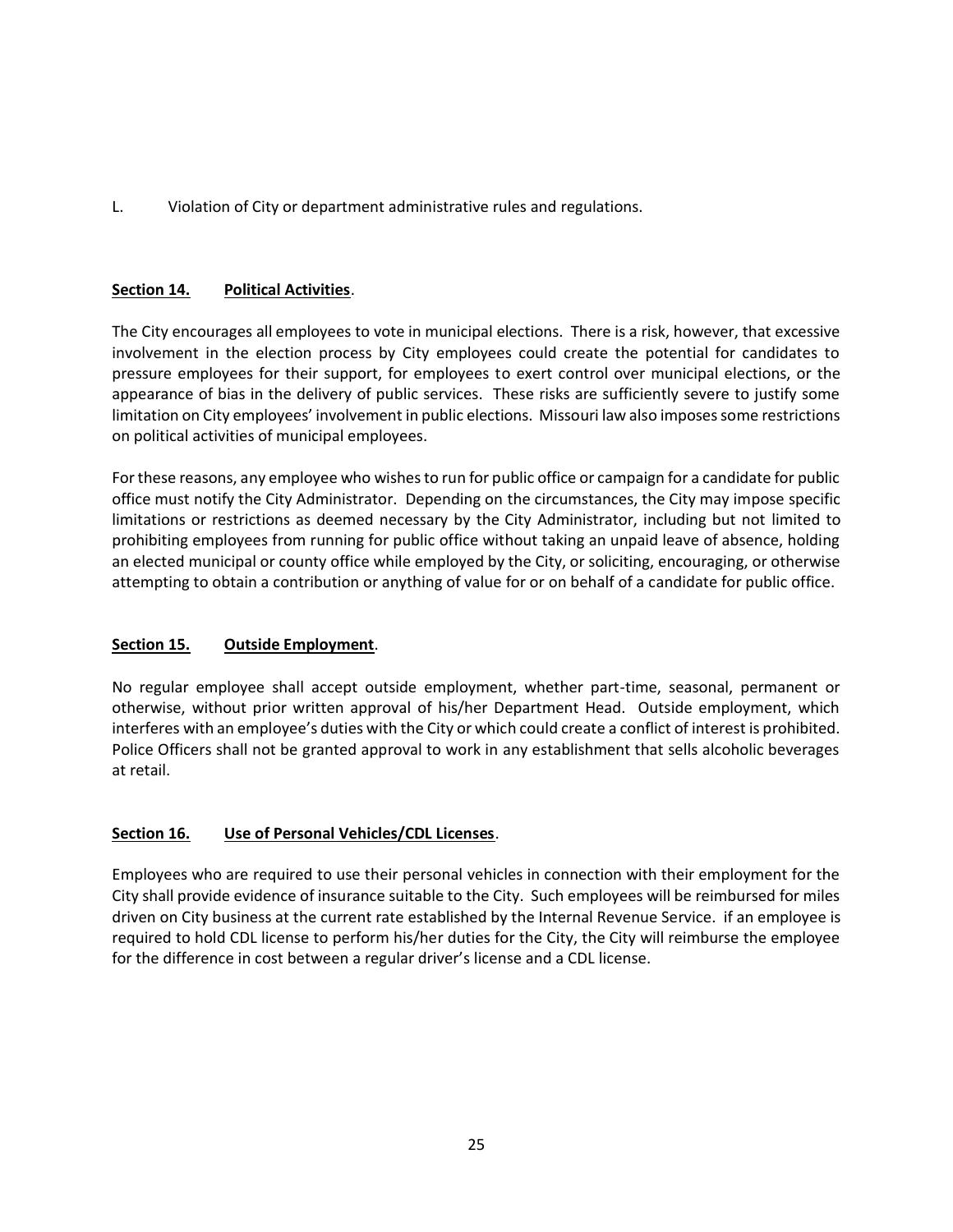## **Section 17. Post-Accident Testing**.

Post-accident testing shall be required to test employees after a vehicular or equipment accident has occurred in which a fatality has occurred, or when a traffic citation is issued after an accident, or testing may be required where injury to a person required transport to a medical treatment facility or disabling damage to one or more vehicles or equipment and may require towing from the accident site to occur or an accident report is filed with a law enforcement agency. Controlled substance and alcohol testing may include breath alcohol, urine, or blood testing of the employee(s).

## **Section 18. All ordinances', or parts of ordinances in conflict with the provision of this ordinance are hereby repealed**.

## **Section 19. The invalidity of any section, clause, sentence or provision of this ordinance shall not affect the validity of any other part of this ordinance, which can be given effect without such invalid part or parts.**

## **Section 20. Victims of Domestic and Sexual Violence**.

A. An employee who is a victim of domestic or sexual violence or a family or household member who is a victim of domestic or sexual violence whose interests are not adverse to the employee as it related to the domestic or sexual violence may take unpaid leave from work to address such violence by:

1. Seeking medical attention for, or recovering from, physical, or psychological injuries caused by domestic or sexual violence to the employee or the employee's family of household member;

2. Obtaining services from a victim services organization for the employee or the employee's family or household member;

3. Obtaining psychological or other counseling for the employee or the employee's family or household member;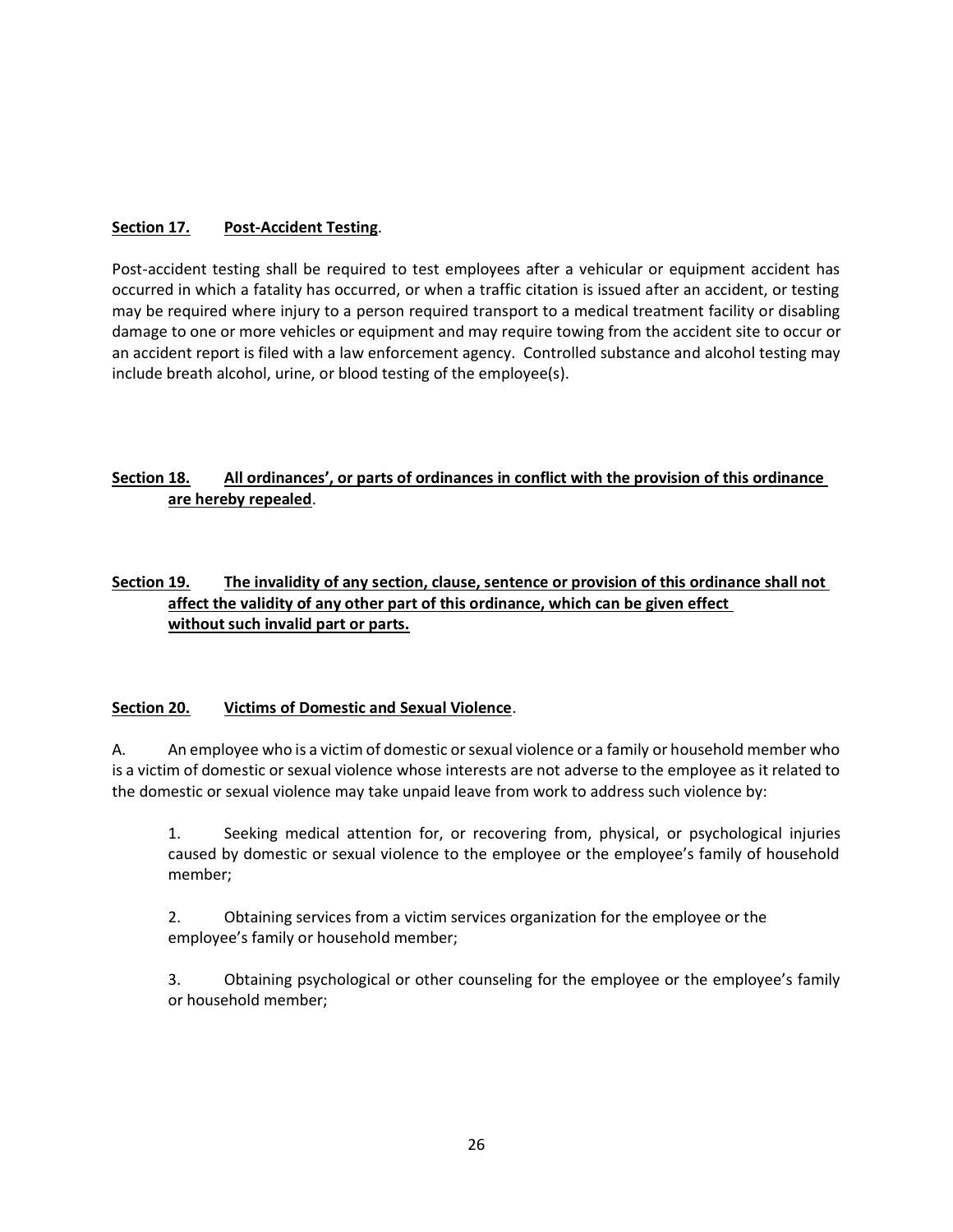4. Participating in safety planning, temporarily or permanently relocating, or taking other actions to increase the safety of the employee or the employee's family or household member from future domestic or sexual violence or to ensure economic security; or

5. Seeking legal assistance or remedies to ensure the health and safety of the employee or the employee's family or household member, including preparing for or participating in any civil or criminal legal proceeding related to or derived from domestic or sexual violence.

## B. Definitions:

1. "Abuse" means any physical injury, sexual abuse, or emotional abuse inflicted on a child other than by accidental means by those responsible for the child's care, custody, and control, except that discipline including spanking, administered in a reasonable manner, shall not be construed to be abuse. Victims of abuse shall also include any victims of sex trafficking or several forms of trafficking as those terms are defined in 22 U.S.C. 78 Section 7102(9)-(10).

2. "Domestic violence" means abuse or stalking committed by a family or household member.

3. "Family of household member" means for employees with a family or household member who is a victim of domestic or sexual violence, a spouse, parent, son, daughter, other person related by blood or by present or prior marriage, other person who shares a relationship through a son or daughter, and persons jointly residing in the same household.

4. "Reasonable safety accommodation" means an adjustment to a job structure, workplace facility, or work requirement, including a transfer, reassignment, modified schedule, leave, a changed telephone number or seating assignment, installation of a lock, implementation of a safety procedure, or assistance in documenting domestic violence that occurs at the workplace or in work-related settings, in response to actual or threatened domestic violence, any exigent circumstances or danger facing the employee or his or her family or household member shall be considered in determining whether the accommodation is reasonable.

5. "Sexual assault" means causing or attempting to cause another to engage involuntarily in any sexual act by force, threat of force, duress, or without that person's consent.

6. "Sexual violence" means a sexual assault and trafficking for the purposes of sexual exploitation.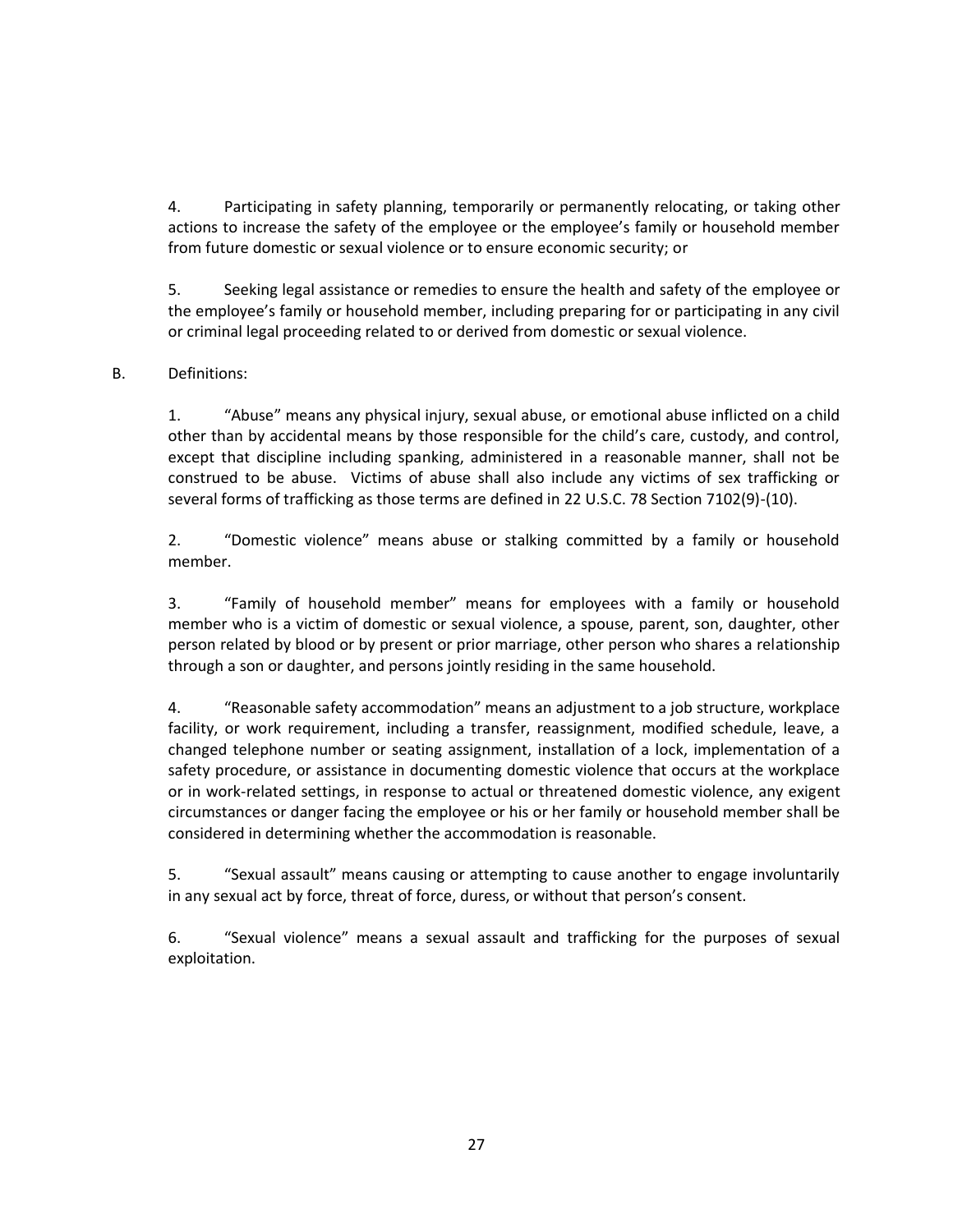7. "Trafficking for the purposes of sexual exploitation" means when a person knowingly recruits, entices, harbors, transports, provides, advertised the availability of or obtains by any means, including but not limited to through the use of force, abduction, coercion, fraud, deception, blackmail, or causing or threatening to cause financial harm, another person for the use or employment of such person in a commercial sex act, sexual conduct, a sexual performance, or the production of explicit sexual material as defined in section 573.010, without his or her consent, or benefits, financially or by receiving anything of value, from participation in such activities.

8. "Victim of domestic or sexual violence" means an individual who has been subjected to domestic violence, sexual violence, or abuse.

9. "Workweek" means an individual employee's standard workweek.

### C. Leave Time.

1. Employees are eligible to take unpaid leave if:

a. They are victims of domestic or sexual violence; or

b. They have a family or household member who is a victim of domestic or sexual violence. employee will be required to provide employee's supervisor with certification described in subsection 6.12(e)below of the need to take leave under this section. The amount an eligible employee may take of unpaid leave is as follows:

| Number of Employees employed by City (includes | Amount of Unpaid Leave Time During any 12- |
|------------------------------------------------|--------------------------------------------|
| any person performing work or service of any   | month Period                               |
| kind or character for hire)                    |                                            |
| 1 - 19 employees                               | None                                       |
| $20 - 49$ employees                            | 1 workweek                                 |
| 50 or more employees                           | 2 workweeks                                |

2. The leave time stated above cannot extend the 12 workweeks allowed under the Family Medical Leave Act.

3. Leave time can be taken intermittently or on a reduced work schedule basis.

4. City shall maintain coverage for the employee and any family or household member under any group health plan for the duration of the leave and at the level and under the conditions coverage would have been provided if the employee had not taken leave. If the employee fails to return from leave after the period of leave has expired for a reason other than the continuation, recurrence, or onset of domestic violence, sexual violence, abuse, sexual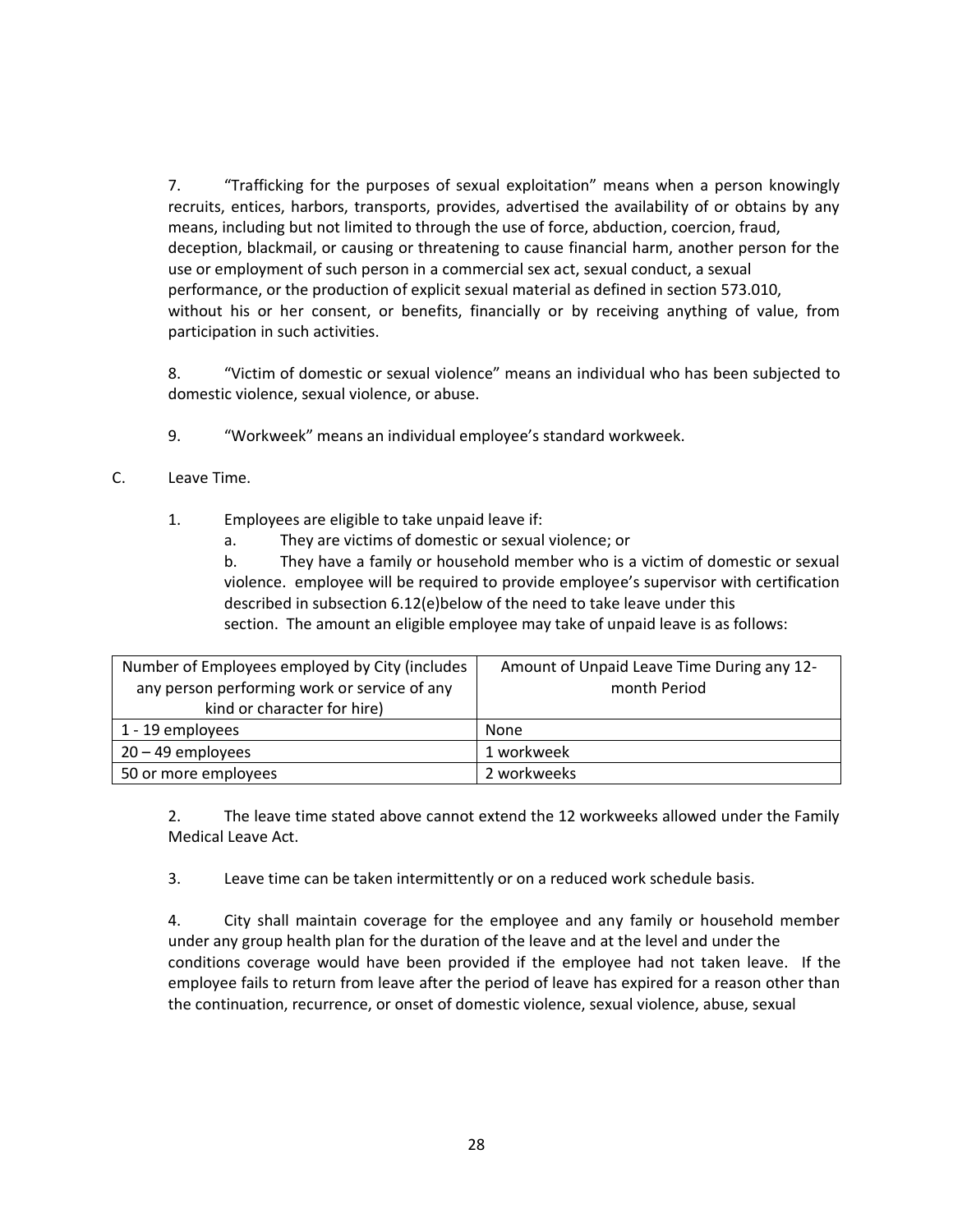assault, or human trafficking, the City may recover from the employee the premium that the City paid for maintaining any group health plan while employee was on leave. If the employee fails to return to work for the reasons listed above, employee is required to provide the employee's supervisor with a certification and documentation as set forth in subsection 6.12(e) below.

5. Employee is entitled, on return from the leave, to be restored to the position employee held prior to when the leave commenced or an equivalent position with equivalent employment benefits, pay and other terms and conditions of employment.

- 6. The City may require that employee provide periodic updates to the employee's supervisor on the status and intention of the employee to return to work while on leave.
- D. Process to Take Leave:

1. Employee shall provide employee's supervisor with at least 48 hours advance notice of the employee's intent to take leave under Sec. 6-12, unless providing such notice is not practicable.

2. If an unscheduled absence occurs, the City will not take action against the employee if the employee provides certification pursuant to subsection 6.12(e) below within 48 hours of the unscheduled absence or such other time period that the City deems reasonable.

E. Certification.

The employee must provide the employee's supervisor with a sworn statement that either:

1. Employee is a victim of domestic or sexual violence; or

2. Employee's family or household member is a victim of domestic or sexual violence. the sworn statement must be accompanied by one or more of the following:

- a. Documentation from an employee, agent, or volunteer of a victim services organization, an attorney, a member of the clergy, or a medical or other professional from whom the employee or the employee's family or household member has sought assistance in addressing domestic violence or sexual violence and the effects of such violence;
- b. A police or court record of the domestic or sexual violence; or
- c. Other corroborating evidence.